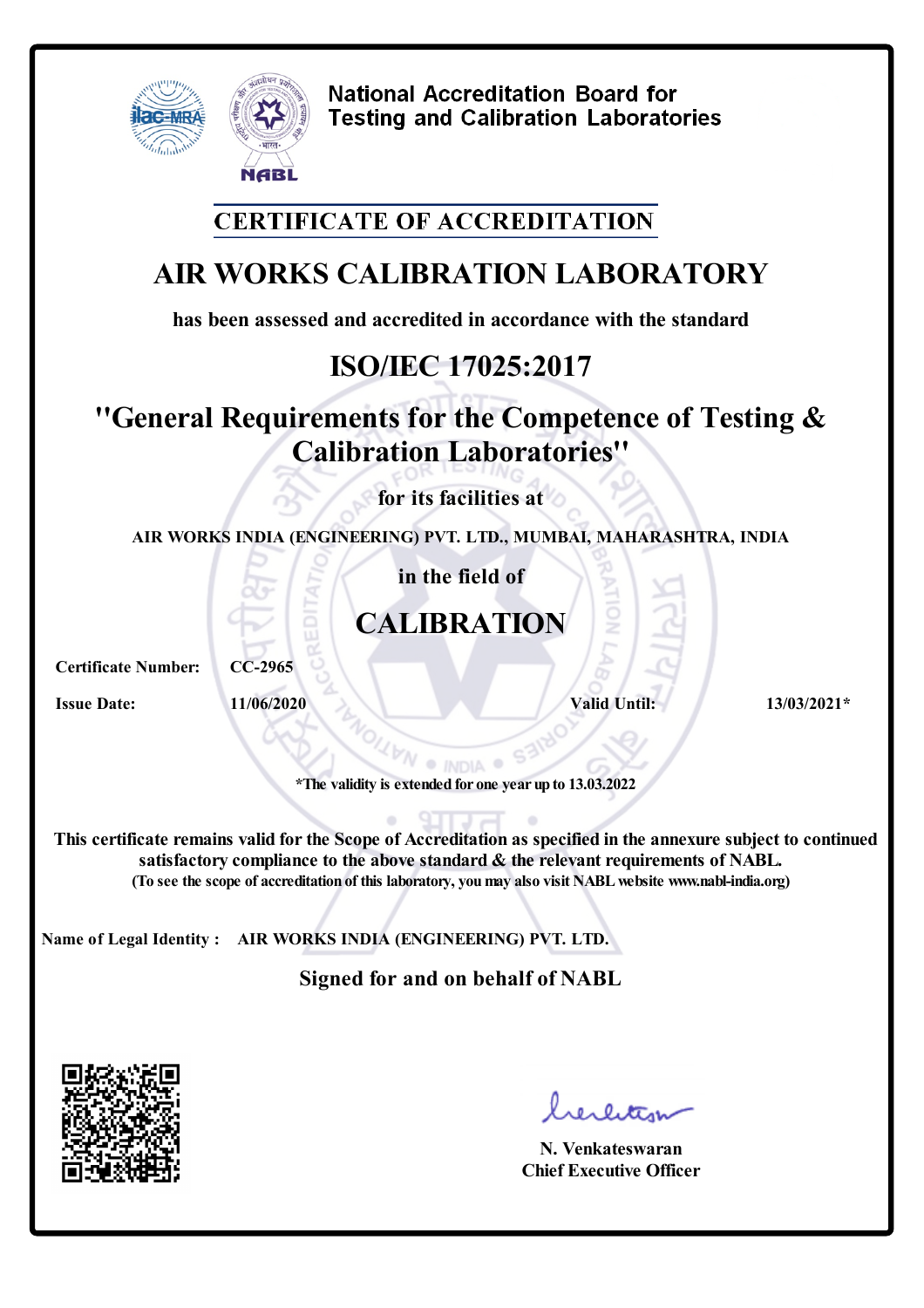



## **SCOPE OF ACCREDITATION**

**Accreditation Standard** ISO/IEC 17025:2017 **Certificate Number** CC-2965 **Page No** 1 of 25 **Validity** 11/06/2020 to 13/03/2021\* **Last Amended on** -

Laboratory Name : AIR WORKS CALIBRATION LABORATORY, AIR WORKS INDIA (ENGINEERING) PVT. LTD., MUMBAI, MAHARASHTRA, INDIA

| S.No | <b>Discipline / Group</b>                                                                  | <b>Measurand or Reference</b><br><b>Material/Type of instrument</b><br>or material to be calibrated<br>or measured / Quantity<br><b>Measured /Instrum</b> | <b>Calibration or Measurement</b><br><b>Method or procedure</b>                          | <b>Measurement range and</b><br>additional parameters<br>where applicable(Range<br>and Frequency) | * Calibration and<br><b>Measurement</b><br>Capability(CMC) $(\pm)$ |
|------|--------------------------------------------------------------------------------------------|-----------------------------------------------------------------------------------------------------------------------------------------------------------|------------------------------------------------------------------------------------------|---------------------------------------------------------------------------------------------------|--------------------------------------------------------------------|
|      |                                                                                            |                                                                                                                                                           | <b>Permanent Facility</b>                                                                |                                                                                                   |                                                                    |
| 1    | <b>ELECTRO-</b><br><b>TECHNICAL-</b><br>Alternating<br>Current $(< 1$<br>GHz)<br>(Measure) | AC Current @ 1 kHz                                                                                                                                        | Using 61/2 Digit<br><b>Standard Multimeter</b><br>Fluke 8846A by<br><b>Direct Method</b> | 1 A to 10 A                                                                                       | 0.10 % to 0.25 %                                                   |
| 2    | <b>ELECTRO-</b><br><b>TECHNICAL-</b><br>Alternating<br>Current $(< 1$<br>GHz)<br>(Measure) | AC Current @ 1 kHz                                                                                                                                        | Using 61/2 Digit<br><b>Standard Multimeter</b><br>Fluke 8846A by<br><b>Direct Method</b> | 100 mA to 1 A                                                                                     | 0.17 % to 0.10 %                                                   |
| 3    | <b>ELECTRO-</b><br><b>TECHNICAL-</b><br>Alternating<br>Current $(< 1$<br>GHz)<br>(Measure) | AC Current @ 1 kHz                                                                                                                                        | Using 61/2 Digit<br><b>Standard Multimeter</b><br>Fluke 8846A by<br><b>Direct Method</b> | 30 µA to 100 mA                                                                                   | 0.30 % to 0.17 %                                                   |
| 4    | <b>ELECTRO-</b><br><b>TECHNICAL-</b><br>Alternating<br>Current $(< 1$<br>GHz)<br>(Measure) | AC Current @ 50 Hz                                                                                                                                        | Using 61/2 Digit<br><b>Standard Multimeter</b><br>Fluke 8846A by<br><b>Direct Method</b> | 1 A to 10 A                                                                                       | 0.10 % to 0.25 %                                                   |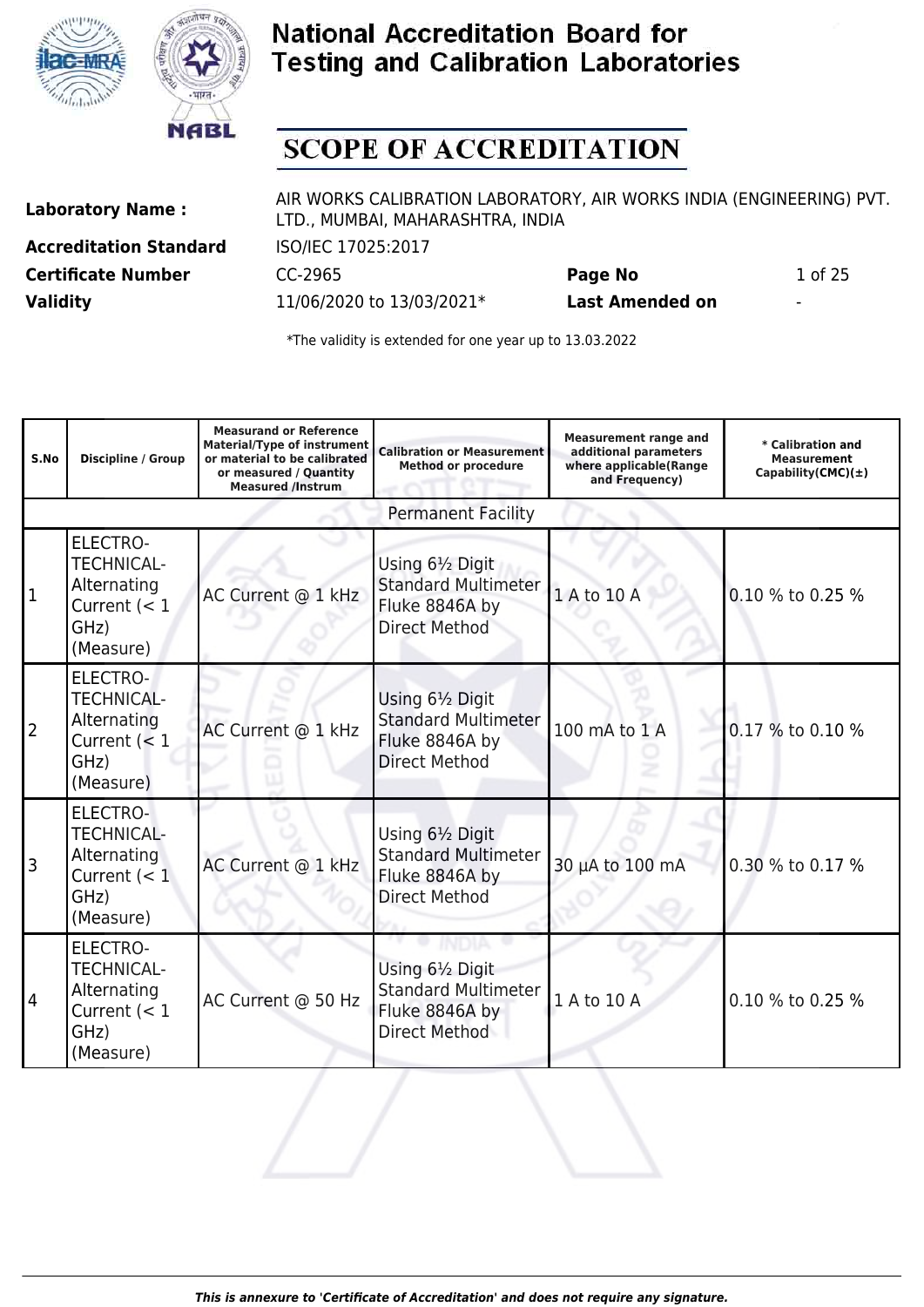



## **SCOPE OF ACCREDITATION**

**Accreditation Standard** ISO/IEC 17025:2017 **Validity** 11/06/2020 to 13/03/2021\* **Last Amended on** -

Laboratory Name : AIR WORKS CALIBRATION LABORATORY, AIR WORKS INDIA (ENGINEERING) PVT. LTD., MUMBAI, MAHARASHTRA, INDIA

**Certificate Number** CC-2965 **Page No** 2 of 25

| S.No | <b>Discipline / Group</b>                                                                  | <b>Measurand or Reference</b><br><b>Material/Type of instrument</b><br>or material to be calibrated<br>or measured / Quantity<br><b>Measured /Instrum</b> | <b>Calibration or Measurement</b><br><b>Method or procedure</b>                          | <b>Measurement range and</b><br>additional parameters<br>where applicable(Range<br>and Frequency) | * Calibration and<br><b>Measurement</b><br>Capability(CMC) $(\pm)$ |
|------|--------------------------------------------------------------------------------------------|-----------------------------------------------------------------------------------------------------------------------------------------------------------|------------------------------------------------------------------------------------------|---------------------------------------------------------------------------------------------------|--------------------------------------------------------------------|
| 5 ا  | ELECTRO-<br><b>TECHNICAL-</b><br>Alternating<br>Current $(< 1$<br>GHz)<br>(Measure)        | AC Current @ 50 Hz                                                                                                                                        | Using 61/2 Digit<br><b>Standard Multimeter</b><br>Fluke 8846A by<br><b>Direct Method</b> | 100 mA to 1 A                                                                                     | 0.17 % to 0.10 %                                                   |
| 16   | <b>ELECTRO-</b><br><b>TECHNICAL-</b><br>Alternating<br>Current $(< 1$<br>GHz)<br>(Measure) | AC Current @ 50 Hz                                                                                                                                        | Using 61/2 Digit<br><b>Standard Multimeter</b><br>Fluke 8846A by<br><b>Direct Method</b> | 30 µA to 100 mA                                                                                   | 0.30 % to 0.17 %                                                   |
| 17   | <b>ELECTRO-</b><br><b>TECHNICAL-</b><br>Alternating<br>Current $(< 1$<br>GHz)<br>(Measure) | AC Voltage @ 1 kHz                                                                                                                                        | Using 61/2 Digit<br><b>Standard Multimeter</b><br>Fluke 8846A by<br><b>Direct Method</b> | 1 mV to 10 mV                                                                                     | 4.75 % to 0.55 %                                                   |
| 18   | ELECTRO-<br><b>TECHNICAL-</b><br>Alternating<br>Current $(< 1$<br>GHz)<br>(Measure)        | AC Voltage @ 1 kHz                                                                                                                                        | Using 61/2 Digit<br><b>Standard Multimeter</b><br>Fluke 8846A by<br><b>Direct Method</b> | 10 mV to 10 V                                                                                     | 0.55 % to 0.10 %                                                   |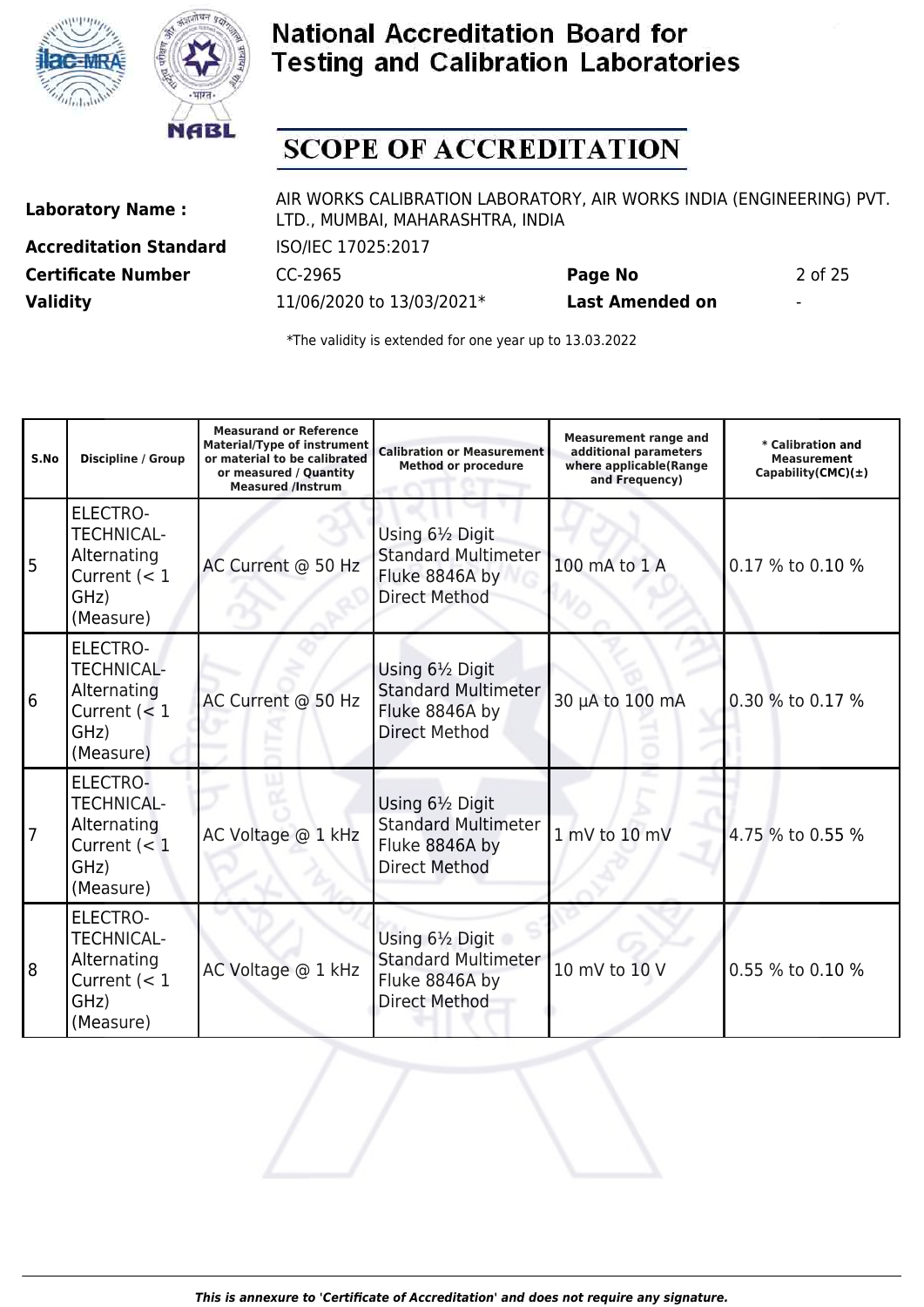



## **SCOPE OF ACCREDITATION**

**Accreditation Standard** ISO/IEC 17025:2017 **Certificate Number** CC-2965 **Page No** 3 of 25 **Validity** 11/06/2020 to 13/03/2021\* **Last Amended on** -

Laboratory Name : AIR WORKS CALIBRATION LABORATORY, AIR WORKS INDIA (ENGINEERING) PVT. LTD., MUMBAI, MAHARASHTRA, INDIA

| S.No | Discipline / Group                                                                         | <b>Measurand or Reference</b><br><b>Material/Type of instrument</b><br>or material to be calibrated<br>or measured / Quantity<br><b>Measured /Instrum</b> | <b>Calibration or Measurement</b><br><b>Method or procedure</b>                          | <b>Measurement range and</b><br>additional parameters<br>where applicable(Range<br>and Frequency) | * Calibration and<br>Measurement<br>Capability(CMC) $(\pm)$ |
|------|--------------------------------------------------------------------------------------------|-----------------------------------------------------------------------------------------------------------------------------------------------------------|------------------------------------------------------------------------------------------|---------------------------------------------------------------------------------------------------|-------------------------------------------------------------|
| 9    | <b>ELECTRO-</b><br><b>TECHNICAL-</b><br>Alternating<br>Current $(< 1$<br>GHz)<br>(Measure) | AC Voltage @ 1 kHz                                                                                                                                        | Using 61/2 Digit<br><b>Standard Multimeter</b><br>Fluke 8846A by<br><b>Direct Method</b> | 10 V to 1000 V                                                                                    | 0.10 % to 0.12 %                                            |
| 10   | <b>ELECTRO-</b><br><b>TECHNICAL-</b><br>Alternating<br>Current $(< 1$<br>GHz)<br>(Measure) | AC Voltage @ 50 Hz                                                                                                                                        | Using 61/2 Digit<br><b>Standard Multimeter</b><br>Fluke 8846A by<br><b>Direct Method</b> | 1 mV to 30 mV                                                                                     | 2.94 % to 0.2 %                                             |
| 11   | <b>ELECTRO-</b><br><b>TECHNICAL-</b><br>Alternating<br>Current $(< 1$<br>GHz)<br>(Measure) | AC Voltage @ 50 Hz                                                                                                                                        | Using 61/2 Digit<br><b>Standard Multimeter</b><br>Fluke 8846A by<br><b>Direct Method</b> | 10 mV to 10 V                                                                                     | 0.55 % to 0.10 %                                            |
| 12   | <b>ELECTRO-</b><br><b>TECHNICAL-</b><br>Alternating<br>Current $(< 1$<br>GHz)<br>(Measure) | AC Voltage @ 50 Hz                                                                                                                                        | Using 61/2 Digit<br><b>Standard Multimeter</b><br>Fluke 8846A by<br><b>Direct Method</b> | 10 V to 1000 V                                                                                    | 0.10 % to 0.12 %                                            |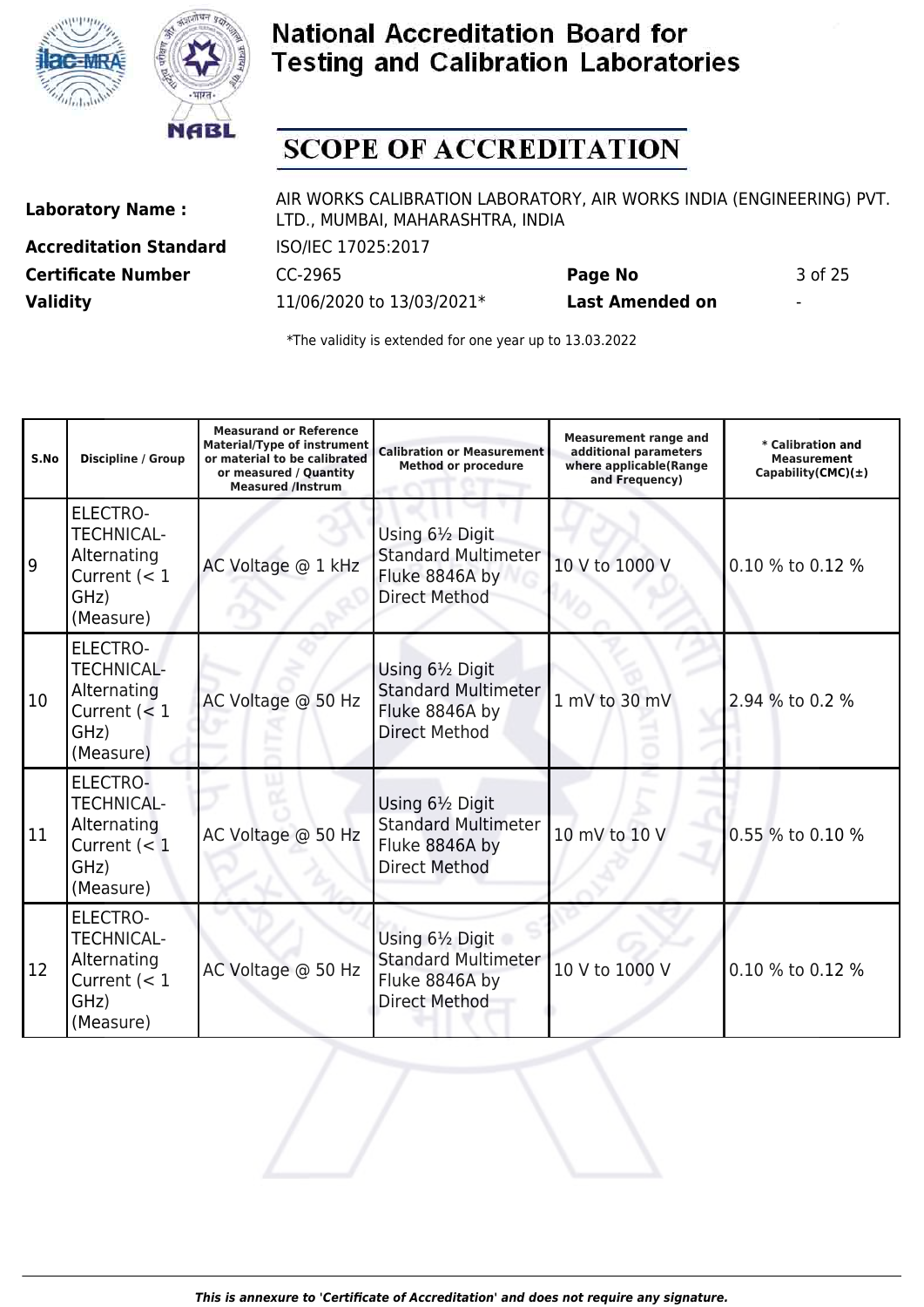



## **SCOPE OF ACCREDITATION**

**Accreditation Standard** ISO/IEC 17025:2017 **Certificate Number** CC-2965 **Page No** 4 of 25 **Validity** 11/06/2020 to 13/03/2021\* **Last Amended on** -

Laboratory Name : AIR WORKS CALIBRATION LABORATORY, AIR WORKS INDIA (ENGINEERING) PVT. LTD., MUMBAI, MAHARASHTRA, INDIA

| S.No | <b>Discipline / Group</b>                                                                  | <b>Measurand or Reference</b><br><b>Material/Type of instrument</b><br>or material to be calibrated<br>or measured / Quantity<br><b>Measured /Instrum</b> | <b>Calibration or Measurement</b><br><b>Method or procedure</b>                          | <b>Measurement range and</b><br>additional parameters<br>where applicable(Range<br>and Frequency) | * Calibration and<br><b>Measurement</b><br>Capability(CMC) $(\pm)$ |
|------|--------------------------------------------------------------------------------------------|-----------------------------------------------------------------------------------------------------------------------------------------------------------|------------------------------------------------------------------------------------------|---------------------------------------------------------------------------------------------------|--------------------------------------------------------------------|
| 13   | <b>ELECTRO-</b><br><b>TECHNICAL-</b><br>Alternating<br>Current $(< 1$<br>GHz)<br>(Measure) | Capacitance (1 kHz)                                                                                                                                       | Using 61/2 Digit<br><b>Standard Multimeter</b><br>Fluke 8846A by<br><b>Direct Method</b> | 1 nF to 10 nF                                                                                     | 5.2 % to 1.73 %                                                    |
| 14   | <b>ELECTRO-</b><br><b>TECHNICAL-</b><br>Alternating<br>Current $(< 1$<br>GHz)<br>(Measure) | Capacitance (1 kHz)                                                                                                                                       | Using 61/2 Digit<br><b>Standard Multimeter</b><br>Fluke 8846A by<br><b>Direct Method</b> | 10 mF to 100 mF                                                                                   | 1.9 % to 5.1 %                                                     |
| 15   | ELECTRO-<br><b>TECHNICAL-</b><br>Alternating<br>Current (< 1<br>GHz)<br>(Measure)          | Capacitance (1 kHz)                                                                                                                                       | Using 61/2 Digit<br><b>Standard Multimeter</b><br>Fluke 8846A by<br><b>Direct Method</b> | 10 nF to 10 mF                                                                                    | 1.73 % to 1.9 %                                                    |
| 16   | <b>ELECTRO-</b><br><b>TECHNICAL-</b><br>Alternating<br>Current $(< 1$<br>GHz) (Source)     | AC Current @ 1 kHz                                                                                                                                        | Using Fluke 5502A<br>by direct method                                                    | 10 A to 20 A                                                                                      | 0.14 % to 0.2 %                                                    |
| 17   | <b>ELECTRO-</b><br><b>TECHNICAL-</b><br>Alternating<br>Current $(< 1$<br>GHz) (Source)     | AC Current @ 1 kHz                                                                                                                                        | Using Fluke 5502A<br>by direct method                                                    | 3.2 mA to 320 mA                                                                                  | 0.13 % to 0.067 %                                                  |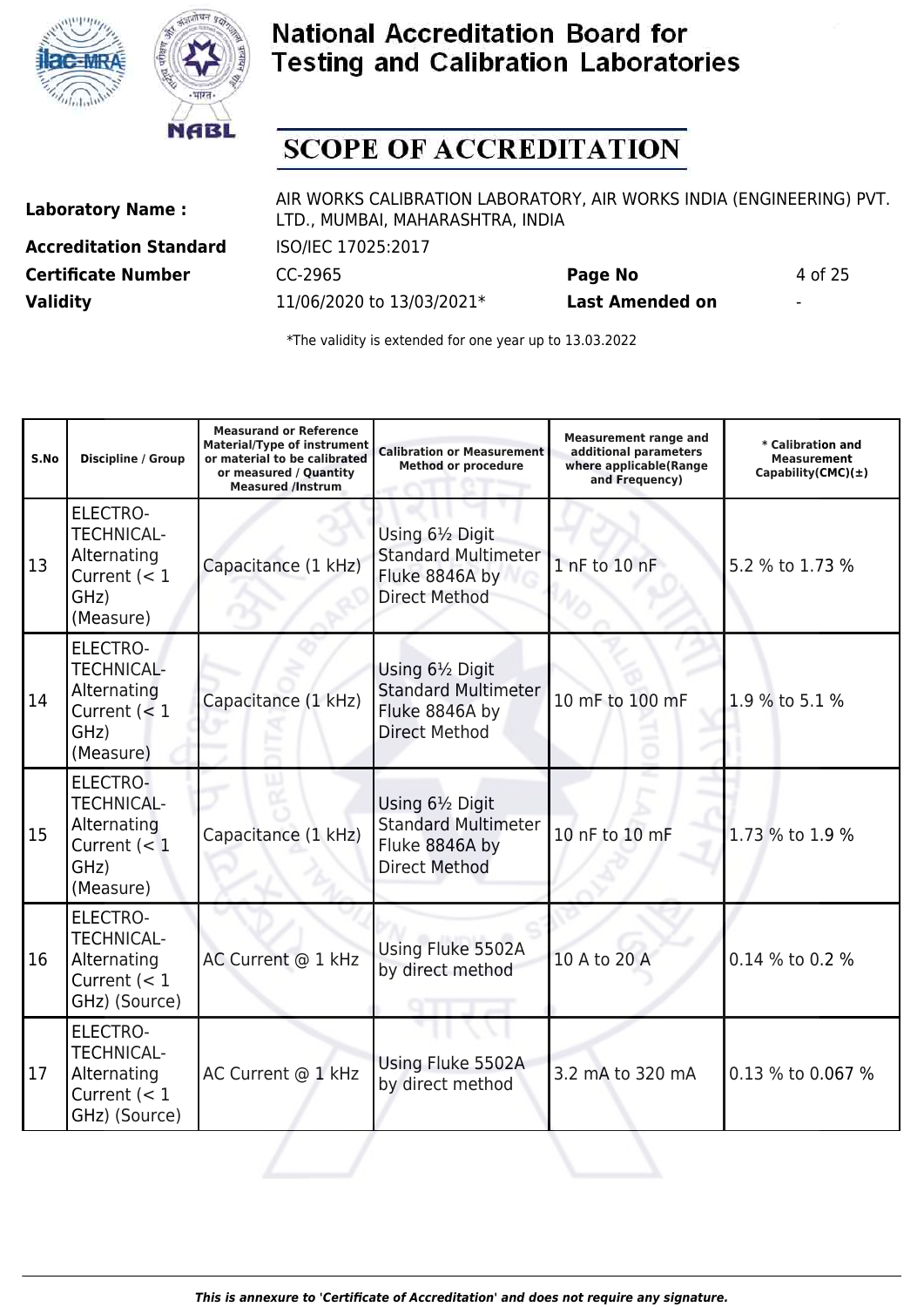



## **SCOPE OF ACCREDITATION**

**Accreditation Standard** ISO/IEC 17025:2017 **Certificate Number** CC-2965 **Page No** 5 of 25 **Validity** 11/06/2020 to 13/03/2021\* **Last Amended on** -

Laboratory Name : AIR WORKS CALIBRATION LABORATORY, AIR WORKS INDIA (ENGINEERING) PVT. LTD., MUMBAI, MAHARASHTRA, INDIA

| S.No | <b>Discipline / Group</b>                                                              | <b>Measurand or Reference</b><br><b>Material/Type of instrument</b><br>or material to be calibrated<br>or measured / Quantity<br><b>Measured /Instrum</b> | <b>Calibration or Measurement</b><br><b>Method or procedure</b> | <b>Measurement range and</b><br>additional parameters<br>where applicable(Range<br>and Frequency) | * Calibration and<br><b>Measurement</b><br>Capability(CMC) $(\pm)$ |
|------|----------------------------------------------------------------------------------------|-----------------------------------------------------------------------------------------------------------------------------------------------------------|-----------------------------------------------------------------|---------------------------------------------------------------------------------------------------|--------------------------------------------------------------------|
| 18   | <b>ELECTRO-</b><br><b>TECHNICAL-</b><br>Alternating<br>Current $(< 1$<br>GHz) (Source) | AC Current @ 1 kHz                                                                                                                                        | Using Fluke 5502A<br>by direct method                           | 320 µA to 3.2 mA                                                                                  | 0.18 % to 0.13 %                                                   |
| 19   | ELECTRO-<br><b>TECHNICAL-</b><br>Alternating<br>Current $(< 1$<br>GHz) (Source)        | AC Current @ 1 kHz                                                                                                                                        | Using Fluke 5502A<br>by direct method                           | 320 mA to 10 A                                                                                    | 0.067 % to 0.14 %                                                  |
| 20   | <b>ELECTRO-</b><br><b>TECHNICAL-</b><br>Alternating<br>Current $(< 1$<br>GHz) (Source) | AC Current @ 1 kHz                                                                                                                                        | Using Fluke 5502A<br>by direct method                           | 33 µA to 320 µA                                                                                   | 0.5 % to 0.18 %                                                    |
| 21   | <b>ELECTRO-</b><br><b>TECHNICAL-</b><br>Alternating<br>Current $(< 1$<br>GHz) (Source) | AC Current @ 50 Hz                                                                                                                                        | Using Fluke 5502A<br>by direct method                           | 10 A to 20 A                                                                                      | 0.094 % to 0.2 %                                                   |
| 22   | <b>ELECTRO-</b><br><b>TECHNICAL-</b><br>Alternating<br>Current $(< 1$<br>GHz) (Source) | AC Current @ 50 Hz                                                                                                                                        | Using Fluke 5502A +<br>50 turn Current Coil<br>by direct method | 100 A to 1000 A                                                                                   | 0.65 % to 0.85 %                                                   |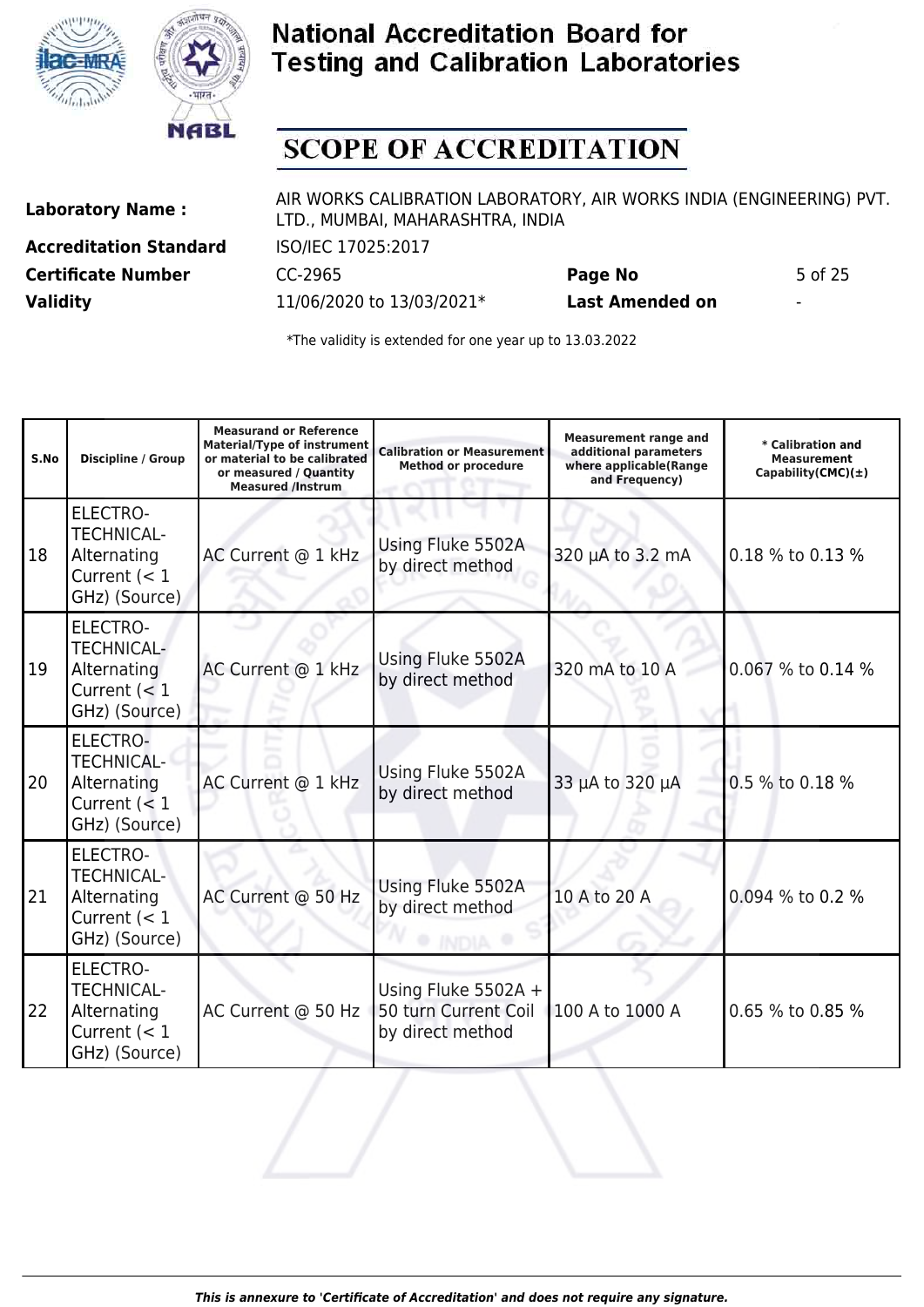



## **SCOPE OF ACCREDITATION**

**Accreditation Standard** ISO/IEC 17025:2017 **Certificate Number** CC-2965 **Page No** 6 of 25 **Validity** 11/06/2020 to 13/03/2021\* **Last Amended on** -

Laboratory Name : AIR WORKS CALIBRATION LABORATORY, AIR WORKS INDIA (ENGINEERING) PVT. LTD., MUMBAI, MAHARASHTRA, INDIA

| S.No | Discipline / Group                                                                     | <b>Measurand or Reference</b><br><b>Material/Type of instrument</b><br>or material to be calibrated<br>or measured / Quantity<br><b>Measured /Instrum</b> | <b>Calibration or Measurement</b><br><b>Method or procedure</b> | <b>Measurement range and</b><br>additional parameters<br>where applicable(Range<br>and Frequency) | * Calibration and<br><b>Measurement</b><br>Capability(CMC) $(\pm)$ |
|------|----------------------------------------------------------------------------------------|-----------------------------------------------------------------------------------------------------------------------------------------------------------|-----------------------------------------------------------------|---------------------------------------------------------------------------------------------------|--------------------------------------------------------------------|
| 23   | <b>ELECTRO-</b><br><b>TECHNICAL-</b><br>Alternating<br>Current $(< 1$<br>GHz) (Source) | AC Current @ 50 Hz                                                                                                                                        | Using Fluke 5502A<br>by direct method                           | 120 µA to 320 µA                                                                                  | 0.5 % to 0.18 %                                                    |
| 24   | ELECTRO-<br><b>TECHNICAL-</b><br>Alternating<br>Current $(< 1$<br>GHz) (Source)        | AC Current @ 50 Hz                                                                                                                                        | Using Fluke 5502A<br>by direct method                           | 3.2 mA to 320 mA                                                                                  | 0.13 % to 0.067 %                                                  |
| 25   | <b>ELECTRO-</b><br><b>TECHNICAL-</b><br>Alternating<br>Current $(< 1$<br>GHz) (Source) | AC Current @ 50 Hz                                                                                                                                        | Using Fluke 5502A<br>by direct method                           | 320 µA to 3.2 mA                                                                                  | 0.18 % to 0.13 %                                                   |
| 26   | <b>ELECTRO-</b><br><b>TECHNICAL-</b><br>Alternating<br>Current $(< 1$<br>GHz) (Source) | AC Current @ 50 Hz                                                                                                                                        | Using Fluke 5502A<br>by direct method                           | 320 mA to 10 A                                                                                    | 0.067 % to 0.094 %                                                 |
| 27   | <b>ELECTRO-</b><br><b>TECHNICAL-</b><br>Alternating<br>Current $(< 1$<br>GHz) (Source) | AC Current @ 50 Hz                                                                                                                                        | Using Fluke 5502A<br>by direct method                           | 33 µA to 320 µA                                                                                   | 0.5 % to 0.18 %                                                    |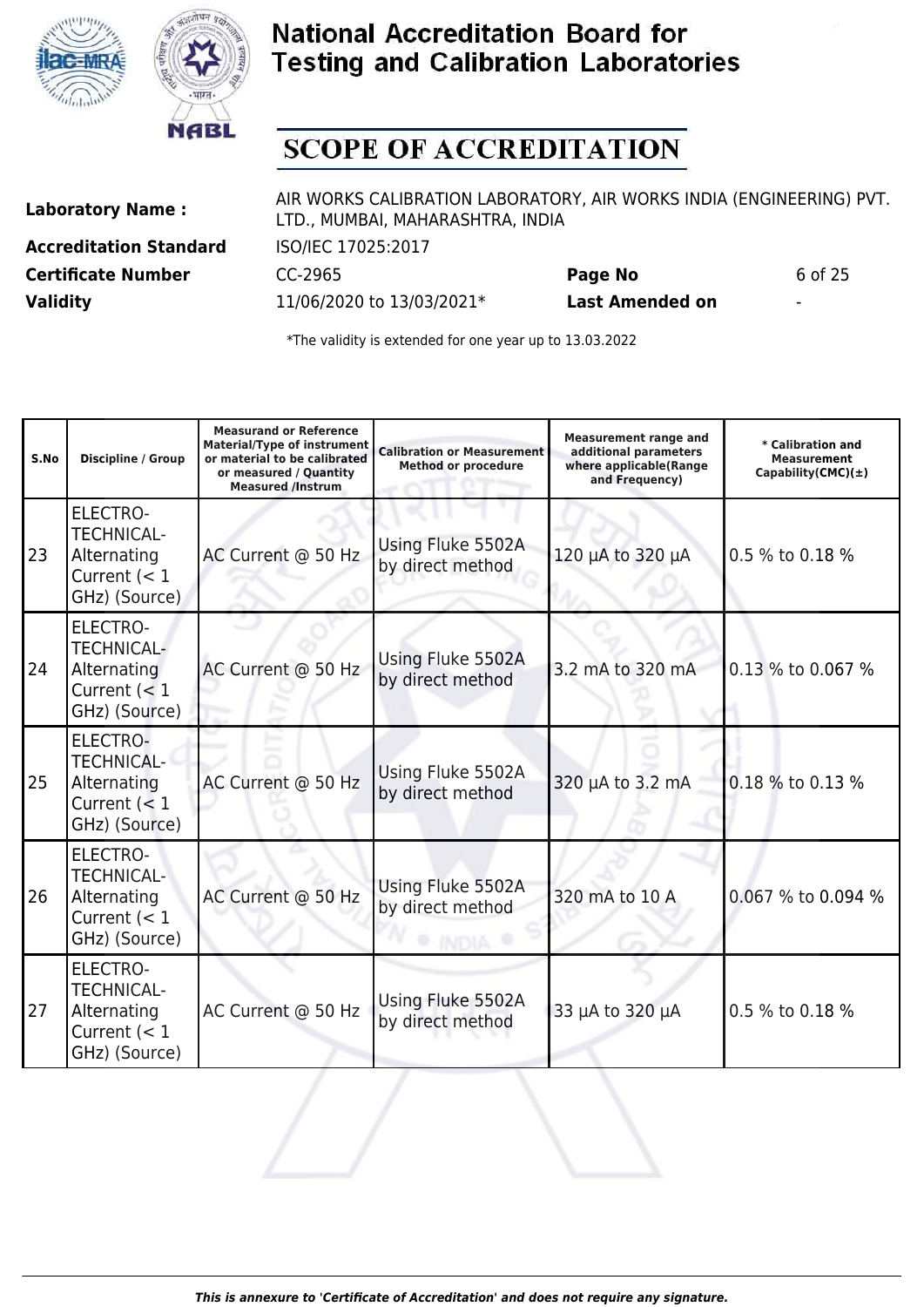



## **SCOPE OF ACCREDITATION**

**Accreditation Standard** ISO/IEC 17025:2017 **Certificate Number** CC-2965 **Page No** 7 of 25 **Validity** 11/06/2020 to 13/03/2021\* **Last Amended on** -

Laboratory Name : AIR WORKS CALIBRATION LABORATORY, AIR WORKS INDIA (ENGINEERING) PVT. LTD., MUMBAI, MAHARASHTRA, INDIA

| S.No | Discipline / Group                                                                     | <b>Measurand or Reference</b><br><b>Material/Type of instrument</b><br>or material to be calibrated<br>or measured / Quantity<br><b>Measured /Instrum</b> | <b>Calibration or Measurement</b><br><b>Method or procedure</b> | <b>Measurement range and</b><br>additional parameters<br>where applicable(Range<br>and Frequency) | * Calibration and<br><b>Measurement</b><br>Capability(CMC) $(\pm)$ |
|------|----------------------------------------------------------------------------------------|-----------------------------------------------------------------------------------------------------------------------------------------------------------|-----------------------------------------------------------------|---------------------------------------------------------------------------------------------------|--------------------------------------------------------------------|
| 28   | <b>ELECTRO-</b><br><b>TECHNICAL-</b><br>Alternating<br>Current $(< 1$<br>GHz) (Source) | AC Voltage @ 1 kHz                                                                                                                                        | Using Fluke 5502A<br>by direct method                           | 1 mV to 30 mV                                                                                     | 2.76 % to 0.2 %                                                    |
| 29   | <b>ELECTRO-</b><br><b>TECHNICAL-</b><br>Alternating<br>Current $(< 1$<br>GHz) (Source) | AC Voltage @ 1 kHz                                                                                                                                        | Using Fluke 5502A<br>by direct method                           | 30 mV to 300 mV                                                                                   | 0.2 % to 0.043 %                                                   |
| 30   | <b>ELECTRO-</b><br><b>TECHNICAL-</b><br>Alternating<br>Current $(< 1$<br>GHz) (Source) | AC Voltage @ 1 kHz                                                                                                                                        | Using Fluke 5502A<br>by direct method                           | 30 V to 1000 V                                                                                    | 0.038 % to 0.061 %                                                 |
| 31   | <b>ELECTRO-</b><br><b>TECHNICAL-</b><br>Alternating<br>Current $(< 1$<br>GHz) (Source) | AC Voltage @ 1 kHz                                                                                                                                        | Using Fluke 5502A<br>by direct method                           | 300 mV to 30 V                                                                                    | 0.043 % to 0.038 %                                                 |
| 32   | <b>ELECTRO-</b><br><b>TECHNICAL-</b><br>Alternating<br>Current $(< 1$<br>GHz) (Source) | AC Voltage @ 50Hz                                                                                                                                         | Using Fluke 5502A<br>by direct method                           | 1 mV to 30 mV                                                                                     | 2.94 % to 0.2 %                                                    |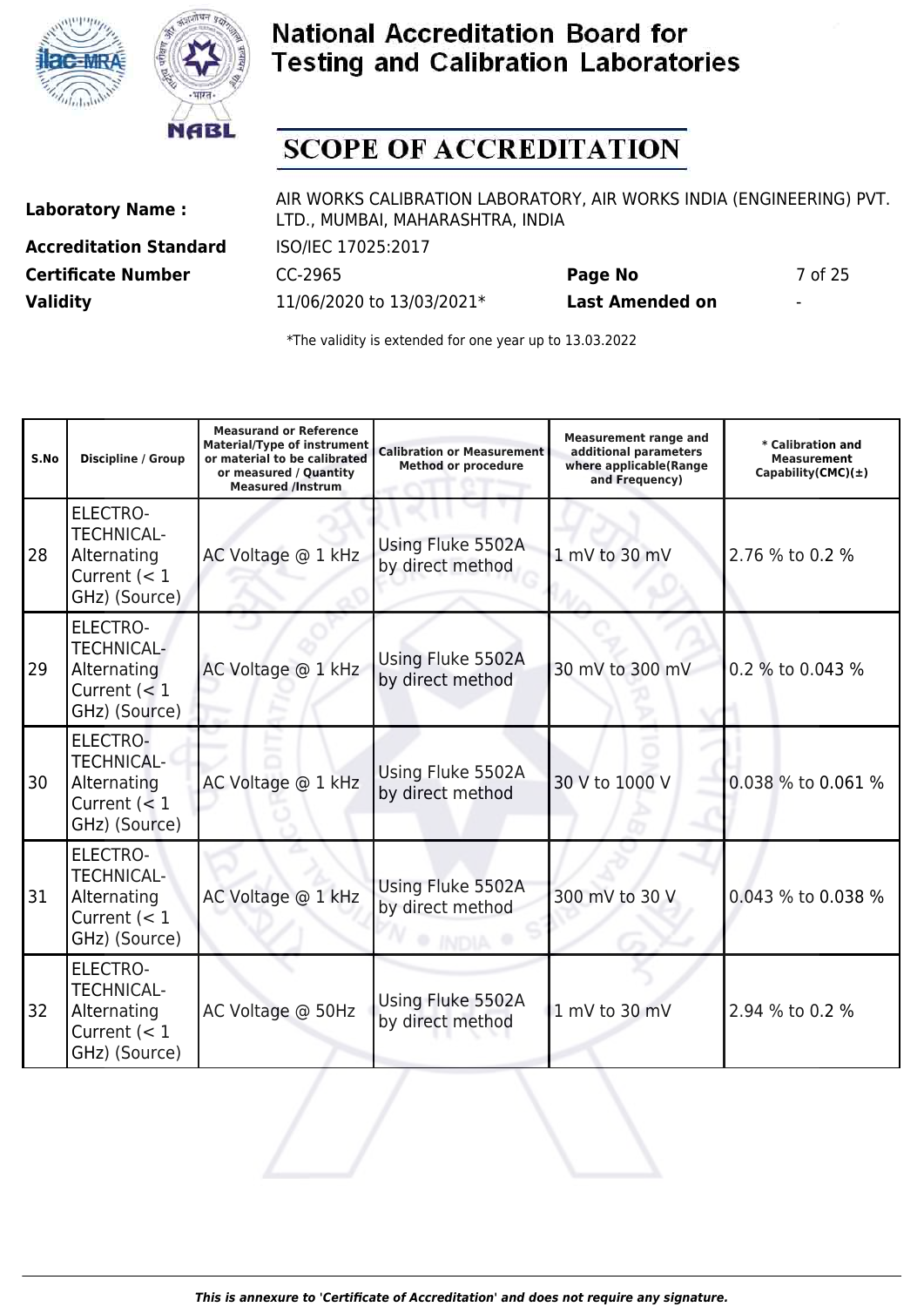



## **SCOPE OF ACCREDITATION**

**Accreditation Standard** ISO/IEC 17025:2017 **Certificate Number** CC-2965 **Page No** 8 of 25 **Validity** 11/06/2020 to 13/03/2021\* **Last Amended on** -

Laboratory Name : AIR WORKS CALIBRATION LABORATORY, AIR WORKS INDIA (ENGINEERING) PVT. LTD., MUMBAI, MAHARASHTRA, INDIA

| S.No | <b>Discipline / Group</b>                                                              | <b>Measurand or Reference</b><br><b>Material/Type of instrument</b><br>or material to be calibrated<br>or measured / Quantity<br><b>Measured /Instrum</b> | <b>Calibration or Measurement</b><br><b>Method or procedure</b> | <b>Measurement range and</b><br>additional parameters<br>where applicable(Range<br>and Frequency) | * Calibration and<br><b>Measurement</b><br>Capability(CMC) $(\pm)$ |
|------|----------------------------------------------------------------------------------------|-----------------------------------------------------------------------------------------------------------------------------------------------------------|-----------------------------------------------------------------|---------------------------------------------------------------------------------------------------|--------------------------------------------------------------------|
| 33   | <b>ELECTRO-</b><br><b>TECHNICAL-</b><br>Alternating<br>Current $(< 1$<br>GHz) (Source) | AC Voltage @ 50Hz                                                                                                                                         | Using Fluke 5502A<br>by direct method                           | 30 mV to 300 mV                                                                                   | 0.2 % to 0.043 %                                                   |
| 34   | ELECTRO-<br><b>TECHNICAL-</b><br>Alternating<br>Current $(< 1$<br>GHz) (Source)        | AC Voltage @ 50Hz                                                                                                                                         | Using Fluke 5502A<br>by direct method                           | 30 V to 1000 V                                                                                    | 0.038 % to 0.061 %                                                 |
| 35   | <b>ELECTRO-</b><br><b>TECHNICAL-</b><br>Alternating<br>Current $(< 1$<br>GHz) (Source) | AC Voltage @ 50Hz                                                                                                                                         | Using Fluke 5502A<br>by direct method                           | 300 mV to 30 V                                                                                    | 0.043 % to 0.038 %                                                 |
| 36   | ELECTRO-<br><b>TECHNICAL-</b><br>Alternating<br>Current $(< 1$<br>GHz) (Source)        | Capacitance (1 kHz)                                                                                                                                       | Using Fluke 5502A<br>by direct method                           | 1 nF to 3 nF                                                                                      | 1.86 % to 0.98 %                                                   |
| 37   | ELECTRO-<br><b>TECHNICAL-</b><br>Alternating<br>Current $(< 1$<br>GHz) (Source)        | Capacitance (1 kHz)                                                                                                                                       | Using Fluke 5502A<br>by direct method                           | $10 \mu F$ to $1 \text{ mF}$                                                                      | 0.42 % to 1.27 %                                                   |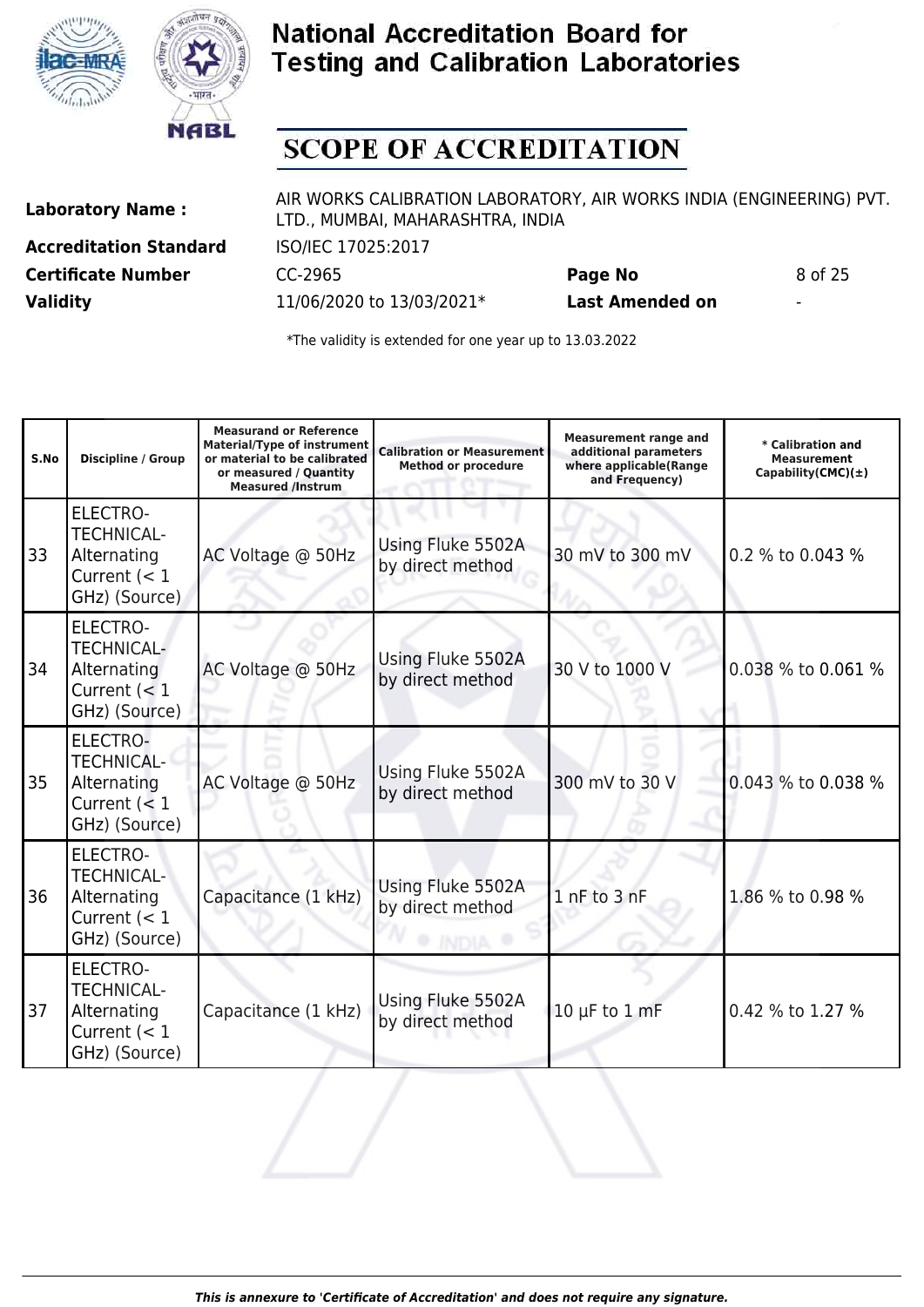



## **SCOPE OF ACCREDITATION**

**Accreditation Standard** ISO/IEC 17025:2017 **Validity** 11/06/2020 to 13/03/2021\* **Last Amended on** -

Laboratory Name : AIR WORKS CALIBRATION LABORATORY, AIR WORKS INDIA (ENGINEERING) PVT. LTD., MUMBAI, MAHARASHTRA, INDIA

**Certificate Number** CC-2965 **Page No** 9 of 25

| S.No | Discipline / Group                                                                     | <b>Measurand or Reference</b><br><b>Material/Type of instrument</b><br>or material to be calibrated<br>or measured / Quantity<br><b>Measured /Instrum</b> | <b>Calibration or Measurement</b><br><b>Method or procedure</b>                          | <b>Measurement range and</b><br>additional parameters<br>where applicable(Range<br>and Frequency) | * Calibration and<br><b>Measurement</b><br>Capability(CMC) $(\pm)$ |
|------|----------------------------------------------------------------------------------------|-----------------------------------------------------------------------------------------------------------------------------------------------------------|------------------------------------------------------------------------------------------|---------------------------------------------------------------------------------------------------|--------------------------------------------------------------------|
| 38   | <b>ELECTRO-</b><br><b>TECHNICAL-</b><br>Alternating<br>Current $(< 1$<br>GHz) (Source) | Capacitance (1 kHz)                                                                                                                                       | Using Fluke 5502A<br>by direct method                                                    | 10 mF to 30 mF                                                                                    | 0.428 % to 0.659 %                                                 |
| 39   | <b>ELECTRO-</b><br><b>TECHNICAL-</b><br>Alternating<br>Current $(< 1$<br>GHz) (Source) | Capacitance (1 kHz)                                                                                                                                       | Using Fluke 5502A<br>by direct method                                                    | 3 nF to 100 nF                                                                                    | 0.98 % to 0.42 %                                                   |
| 40   | <b>ELECTRO-</b><br><b>TECHNICAL-</b><br><b>DIRECT</b><br><b>CURRENT</b><br>(Measure)   | <b>DC Current</b>                                                                                                                                         | Using 61/2 Digit<br><b>Standard Multimeter</b><br>Fluke 8846A by<br><b>Direct Method</b> | 1 A to 10 A                                                                                       | 0.085 % to 0.20 %                                                  |
| 41   | <b>ELECTRO-</b><br><b>TECHNICAL-</b><br><b>DIRECT</b><br><b>CURRENT</b><br>(Measure)   | <b>DC Current</b>                                                                                                                                         | Using 61/2 Digit<br><b>Standard Multimeter</b><br>Fluke 8846A by<br><b>Direct Method</b> | 10 µA to 100 mA                                                                                   | 0.36 % to 0.065 %                                                  |
| 142  | <b>ELECTRO-</b><br><b>TECHNICAL-</b><br><b>DIRECT</b><br><b>CURRENT</b><br>(Measure)   | <b>DC Current</b>                                                                                                                                         | Using 61/2 Digit<br><b>Standard Multimeter</b><br>Fluke 8846A by<br><b>Direct Method</b> | 100 mA to 1 A                                                                                     | 0.065 % to 0.085 %                                                 |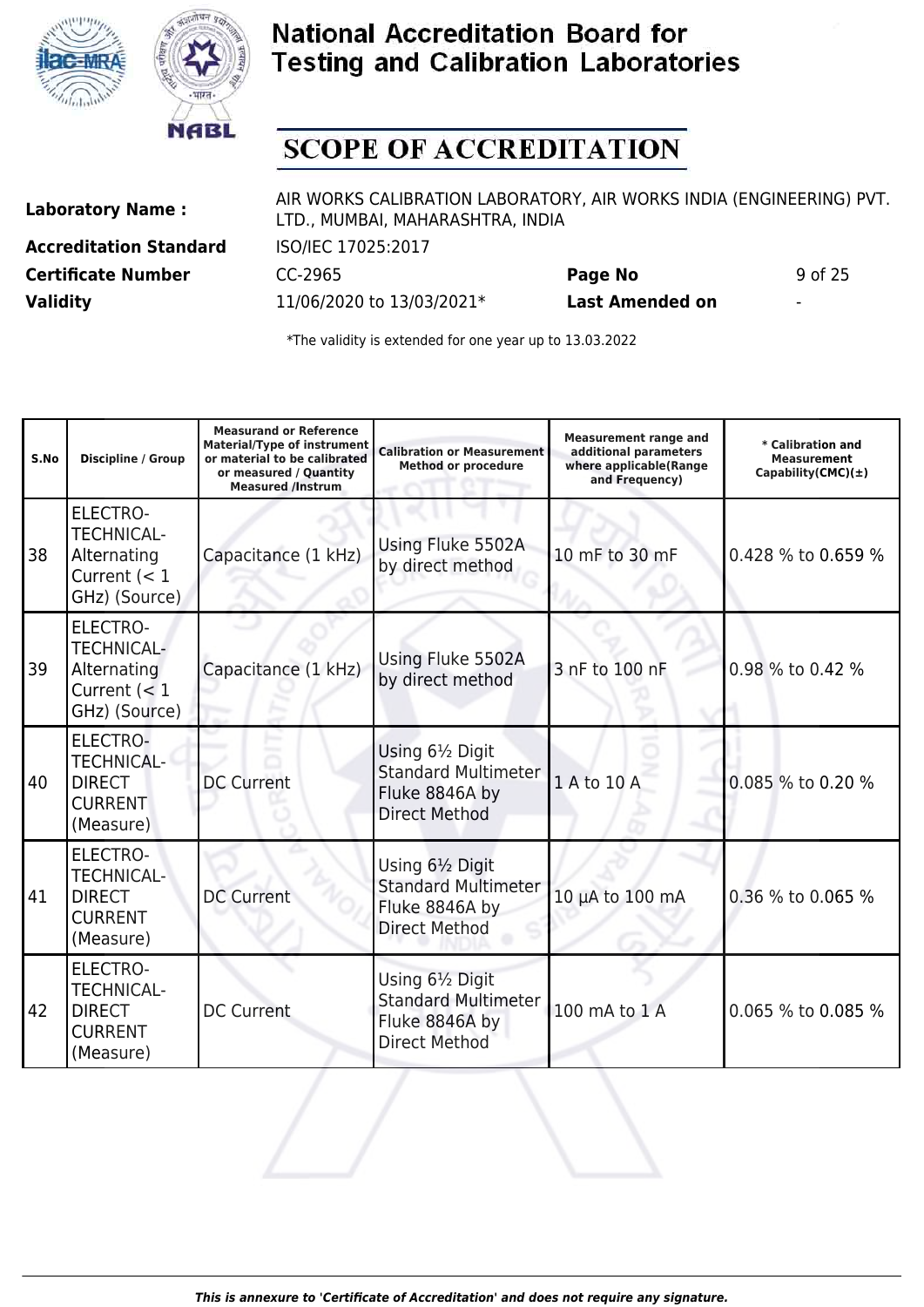



## **SCOPE OF ACCREDITATION**

**Accreditation Standard** ISO/IEC 17025:2017 **Certificate Number** CC-2965 **Page No** 10 of 25 **Validity** 11/06/2020 to 13/03/2021\* **Last Amended on** -

Laboratory Name : AIR WORKS CALIBRATION LABORATORY, AIR WORKS INDIA (ENGINEERING) PVT. LTD., MUMBAI, MAHARASHTRA, INDIA

| S.No | Discipline / Group                                                                   | <b>Measurand or Reference</b><br><b>Material/Type of instrument</b><br>or material to be calibrated<br>or measured / Quantity<br><b>Measured /Instrum</b> | <b>Calibration or Measurement</b><br><b>Method or procedure</b>                          | <b>Measurement range and</b><br>additional parameters<br>where applicable(Range<br>and Frequency) | * Calibration and<br><b>Measurement</b><br>Capability(CMC) $(\pm)$ |
|------|--------------------------------------------------------------------------------------|-----------------------------------------------------------------------------------------------------------------------------------------------------------|------------------------------------------------------------------------------------------|---------------------------------------------------------------------------------------------------|--------------------------------------------------------------------|
| 43   | <b>ELECTRO-</b><br><b>TECHNICAL-</b><br><b>DIRECT</b><br><b>CURRENT</b><br>(Measure) | DC Voltage                                                                                                                                                | Using 61/2 Digit<br><b>Standard Multimeter</b><br>Fluke 8846A by<br><b>Direct Method</b> | 1 mV to 100 mV                                                                                    | 0.45 % to 0.045 %                                                  |
| 44   | <b>ELECTRO-</b><br><b>TECHNICAL-</b><br><b>DIRECT</b><br><b>CURRENT</b><br>(Measure) | DC Voltage                                                                                                                                                | Using 61/2 Digit<br><b>Standard Multimeter</b><br>Fluke 8846A by<br><b>Direct Method</b> | 10 V to 1000 V                                                                                    | 0.005 % to 0.007 %                                                 |
| 45   | <b>ELECTRO-</b><br><b>TECHNICAL-</b><br><b>DIRECT</b><br><b>CURRENT</b><br>(Measure) | <b>DC Voltage</b>                                                                                                                                         | Using 61/2 Digit<br><b>Standard Multimeter</b><br>Fluke 8846A by<br><b>Direct Method</b> | 100 mV to 10 V                                                                                    | 0.045 % to 0.005 %                                                 |
| 46   | <b>ELECTRO-</b><br><b>TECHNICAL-</b><br><b>DIRECT</b><br><b>CURRENT</b><br>(Measure) | Resistance                                                                                                                                                | Using 61/2 Digit<br><b>Standard Multimeter</b><br>Fluke 8846A by<br><b>Direct Method</b> | 1 M Ohm to 10 M<br>Ohm                                                                            | 0.013 % to 0.048 %                                                 |
| 47   | <b>ELECTRO-</b><br><b>TECHNICAL-</b><br><b>DIRECT</b><br><b>CURRENT</b><br>(Measure) | Resistance                                                                                                                                                | Using 61/2 Digit<br><b>Standard Multimeter</b><br>Fluke 8846A by<br><b>Direct Method</b> | 1 Ohm to 10 Ohm                                                                                   | 0.36 % to 0.046 %                                                  |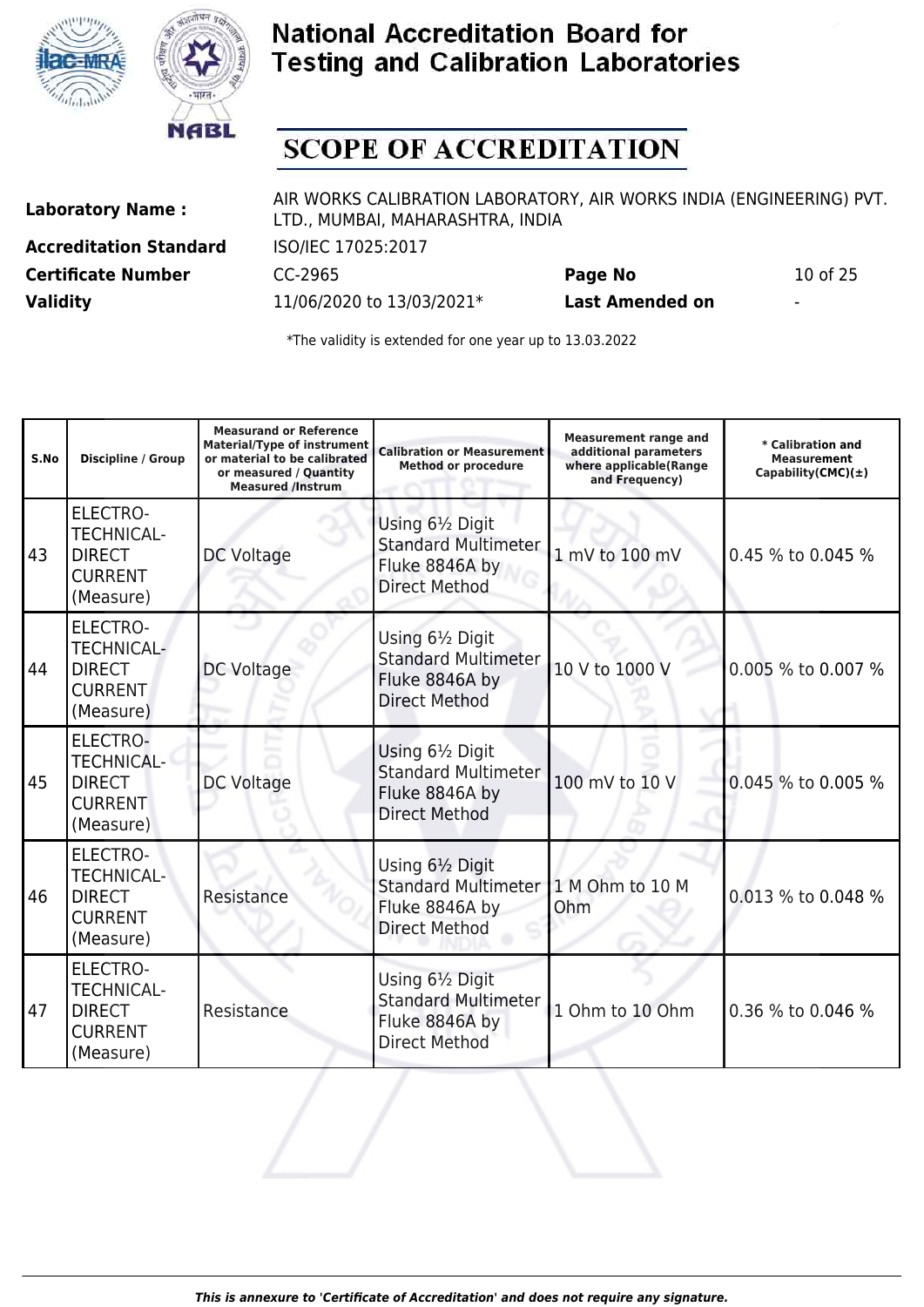



## **SCOPE OF ACCREDITATION**

**Accreditation Standard** ISO/IEC 17025:2017 **Certificate Number** CC-2965 **Page No** 11 of 25 **Validity** 11/06/2020 to 13/03/2021\* **Last Amended on** -

Laboratory Name : AIR WORKS CALIBRATION LABORATORY, AIR WORKS INDIA (ENGINEERING) PVT. LTD., MUMBAI, MAHARASHTRA, INDIA

| S.No | Discipline / Group                                                                   | <b>Measurand or Reference</b><br><b>Material/Type of instrument</b><br>or material to be calibrated<br>or measured / Quantity<br><b>Measured /Instrum</b> | <b>Calibration or Measurement</b><br><b>Method or procedure</b>                          | <b>Measurement range and</b><br>additional parameters<br>where applicable(Range<br>and Frequency) | * Calibration and<br><b>Measurement</b><br>Capability(CMC) $(\pm)$ |
|------|--------------------------------------------------------------------------------------|-----------------------------------------------------------------------------------------------------------------------------------------------------------|------------------------------------------------------------------------------------------|---------------------------------------------------------------------------------------------------|--------------------------------------------------------------------|
| 48   | <b>ELECTRO-</b><br><b>TECHNICAL-</b><br><b>DIRECT</b><br><b>CURRENT</b><br>(Measure) | Resistance                                                                                                                                                | Using 61/2 Digit<br><b>Standard Multimeter</b><br>Fluke 8846A by<br><b>Direct Method</b> | 10 M Ohm to 100 M<br>ohm                                                                          | 0.048 % to 0.94 %                                                  |
| 49   | <b>ELECTRO-</b><br><b>TECHNICAL-</b><br><b>DIRECT</b><br><b>CURRENT</b><br>(Measure) | Resistance                                                                                                                                                | Using 61/2 Digit<br><b>Standard Multimeter</b><br>Fluke 8846A by<br><b>Direct Method</b> | 10 Ohm to 100 Ohm 0.046 % to 0.016 %                                                              |                                                                    |
| 50   | <b>ELECTRO-</b><br><b>TECHNICAL-</b><br><b>DIRECT</b><br><b>CURRENT</b><br>(Measure) | Resistance                                                                                                                                                | Using 61/2 Digit<br><b>Standard Multimeter</b><br>Fluke 8846A by<br><b>Direct Method</b> | 100 M ohm to 1 G<br>Ohm                                                                           | 0.94 % to 2.30 %                                                   |
| 51   | <b>ELECTRO-</b><br><b>TECHNICAL-</b><br><b>DIRECT</b><br><b>CURRENT</b><br>(Measure) | Resistance                                                                                                                                                | Using 61/2 Digit<br><b>Standard Multimeter</b><br>Fluke 8846A by<br><b>Direct Method</b> | 100 Ohm to 1 M<br>ohm                                                                             | 0.016 % to 0.013 %                                                 |
| 52   | <b>ELECTRO-</b><br><b>TECHNICAL-</b><br><b>DIRECT</b><br><b>CURRENT</b><br>(Source)  | <b>DC Current</b>                                                                                                                                         | Using Fluke 5502A<br>by direct method                                                    | 10 μA to 320 μA                                                                                   | 0.26 % to 0.025 %                                                  |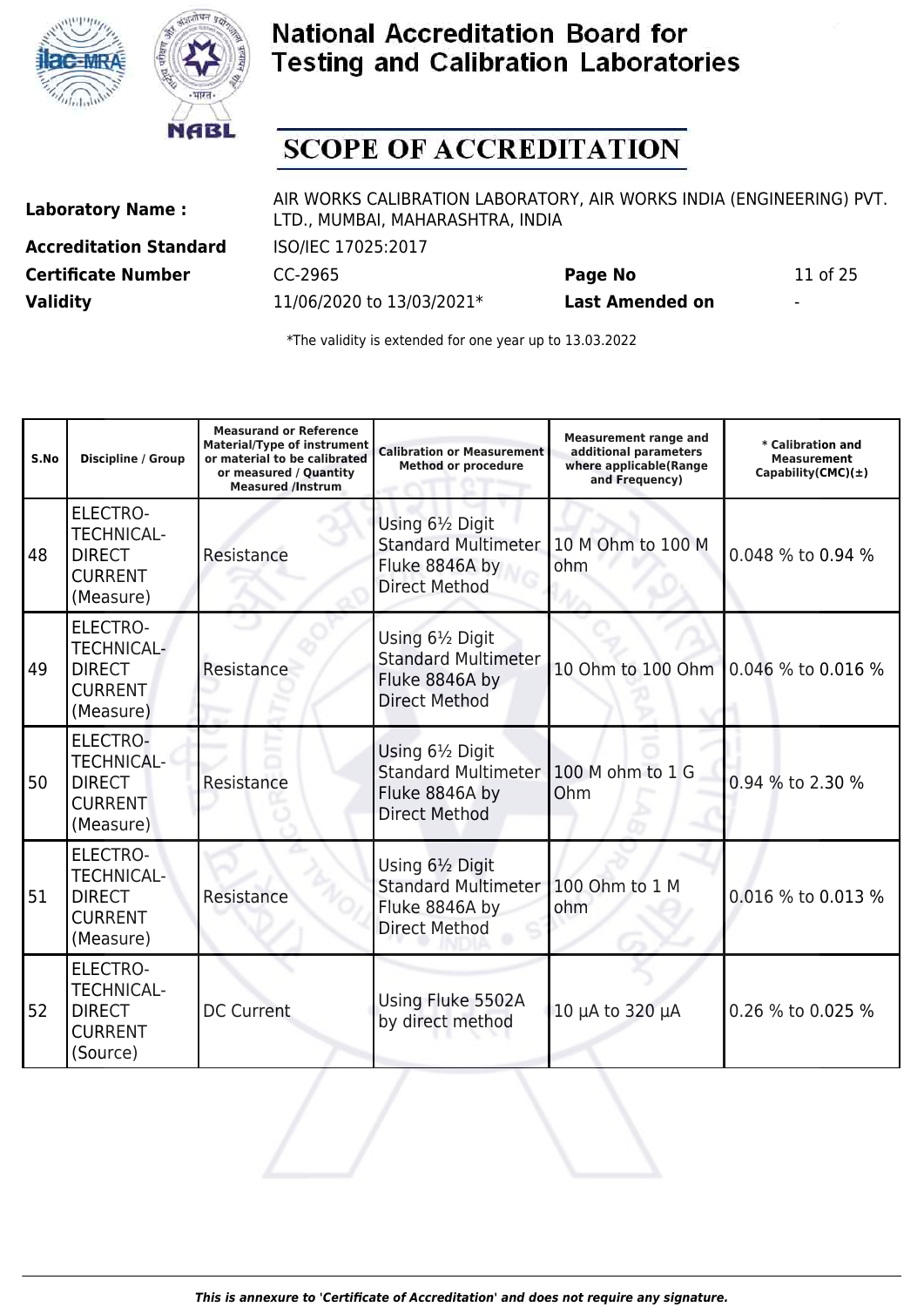



## **SCOPE OF ACCREDITATION**

**Accreditation Standard** ISO/IEC 17025:2017 **Certificate Number** CC-2965 **Page No** 12 of 25 **Validity** 11/06/2020 to 13/03/2021\* **Last Amended on** -

Laboratory Name : AIR WORKS CALIBRATION LABORATORY, AIR WORKS INDIA (ENGINEERING) PVT. LTD., MUMBAI, MAHARASHTRA, INDIA

| S.No | Discipline / Group                                                                  | <b>Measurand or Reference</b><br><b>Material/Type of instrument</b><br>or material to be calibrated<br>or measured / Quantity<br><b>Measured /Instrum</b> | <b>Calibration or Measurement</b><br><b>Method or procedure</b>         | <b>Measurement range and</b><br>additional parameters<br>where applicable(Range<br>and Frequency) | * Calibration and<br><b>Measurement</b><br>Capability(CMC) $(\pm)$ |
|------|-------------------------------------------------------------------------------------|-----------------------------------------------------------------------------------------------------------------------------------------------------------|-------------------------------------------------------------------------|---------------------------------------------------------------------------------------------------|--------------------------------------------------------------------|
| 53   | <b>ELECTRO-</b><br><b>TECHNICAL-</b><br><b>DIRECT</b><br><b>CURRENT</b><br>(Source) | <b>DC Current</b>                                                                                                                                         | Using Fluke 5502A<br>by direct method                                   | 10 A to 20 A                                                                                      | 0.075 % to 0.12 %                                                  |
| 54   | <b>ELECTRO-</b><br><b>TECHNICAL-</b><br><b>DIRECT</b><br><b>CURRENT</b><br>(Source) | <b>DC Current</b>                                                                                                                                         | <b>Using Fluke</b><br>5502A+50 turn<br>current coil by direct<br>method | 100 A to 1000 A                                                                                   | 0.47 % to 0.65 %                                                   |
| 55   | ELECTRO-<br><b>TECHNICAL-</b><br><b>DIRECT</b><br><b>CURRENT</b><br>(Source)        | <b>DC Current</b>                                                                                                                                         | Using Fluke 5502A<br>by direct method                                   | 2.9 A to 10 A                                                                                     | 0.046 % to 0.075 %                                                 |
| 56   | <b>ELECTRO-</b><br><b>TECHNICAL-</b><br><b>DIRECT</b><br><b>CURRENT</b><br>(Source) | <b>DC Current</b>                                                                                                                                         | Using Fluke 5502A<br>by direct method                                   | 320 µA to 320 mA                                                                                  | 0.025 % to 0.014 %                                                 |
| 57   | <b>ELECTRO-</b><br><b>TECHNICAL-</b><br><b>DIRECT</b><br><b>CURRENT</b><br>(Source) | <b>DC Current</b>                                                                                                                                         | Using Fluke 5502A<br>by direct method                                   | 320 mA to 2.9 A                                                                                   | 0.014 % to 0.046 %                                                 |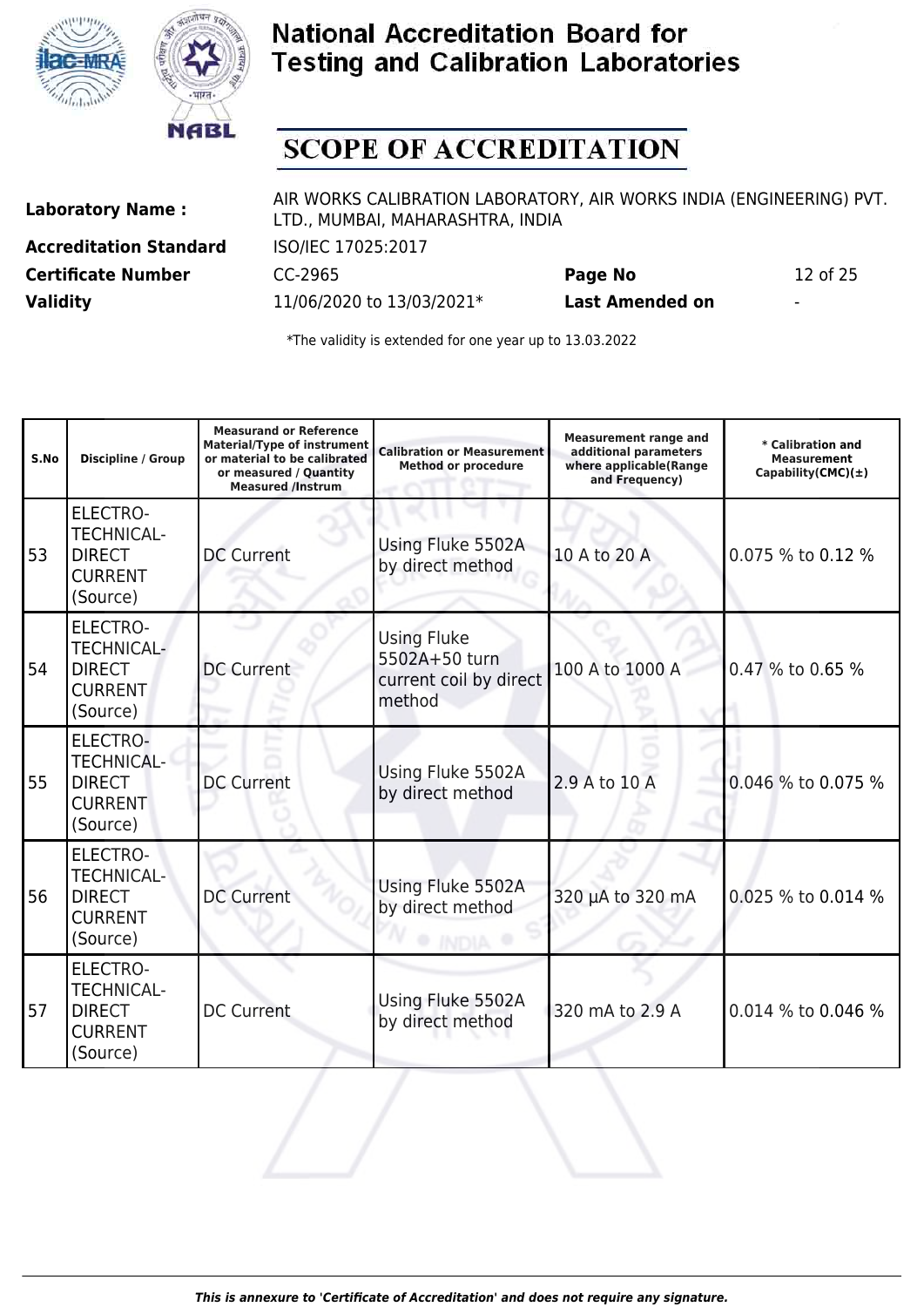



## **SCOPE OF ACCREDITATION**

**Accreditation Standard** ISO/IEC 17025:2017 **Certificate Number** CC-2965 **Page No** 13 of 25 **Validity** 11/06/2020 to 13/03/2021\* **Last Amended on** -

Laboratory Name : AIR WORKS CALIBRATION LABORATORY, AIR WORKS INDIA (ENGINEERING) PVT. LTD., MUMBAI, MAHARASHTRA, INDIA

| S.No | <b>Discipline / Group</b>                                                           | <b>Measurand or Reference</b><br><b>Material/Type of instrument</b><br>or material to be calibrated<br>or measured / Quantity<br><b>Measured /Instrum</b> | <b>Calibration or Measurement</b><br><b>Method or procedure</b> | <b>Measurement range and</b><br>additional parameters<br>where applicable(Range<br>and Frequency) | * Calibration and<br><b>Measurement</b><br>Capability(CMC) $(\pm)$ |
|------|-------------------------------------------------------------------------------------|-----------------------------------------------------------------------------------------------------------------------------------------------------------|-----------------------------------------------------------------|---------------------------------------------------------------------------------------------------|--------------------------------------------------------------------|
| 58   | <b>ELECTRO-</b><br><b>TECHNICAL-</b><br><b>DIRECT</b><br><b>CURRENT</b><br>(Source) | DC Voltage                                                                                                                                                | Using Fluke 5502A<br>by direct method                           | 1 mV to 10 mV                                                                                     | 0.74 % to 0.089 %                                                  |
| 59   | <b>ELECTRO-</b><br><b>TECHNICAL-</b><br><b>DIRECT</b><br><b>CURRENT</b><br>(Source) | DC Voltage                                                                                                                                                | Using Fluke 5502A<br>by direct method                           | 10 mV to 320 mV                                                                                   | 0.089 % to 0.008 %                                                 |
| 60   | <b>ELECTRO-</b><br><b>TECHNICAL-</b><br><b>DIRECT</b><br><b>CURRENT</b><br>(Source) | <b>DC Voltage</b>                                                                                                                                         | Using Fluke 5502A<br>by direct method                           | 3.2 V to 1000 V                                                                                   | 0.006 % to 0.01 %                                                  |
| 61   | <b>ELECTRO-</b><br><b>TECHNICAL-</b><br><b>DIRECT</b><br><b>CURRENT</b><br>(Source) | DC Voltage                                                                                                                                                | Using Fluke 5502A<br>by direct method                           | 320 mV to 3.2 V                                                                                   | 0.008 % to 0.006 %                                                 |
| 62   | <b>ELECTRO-</b><br><b>TECHNICAL-</b><br><b>DIRECT</b><br><b>CURRENT</b><br>(Source) | Insulation<br>Resistance (n steps<br>of 1-2-5-10)                                                                                                         | <b>Using Standard High</b><br>Resistance box                    | 100 kOhm to 1000<br><b>MOhm</b>                                                                   | 1.32 % to 1.39 %                                                   |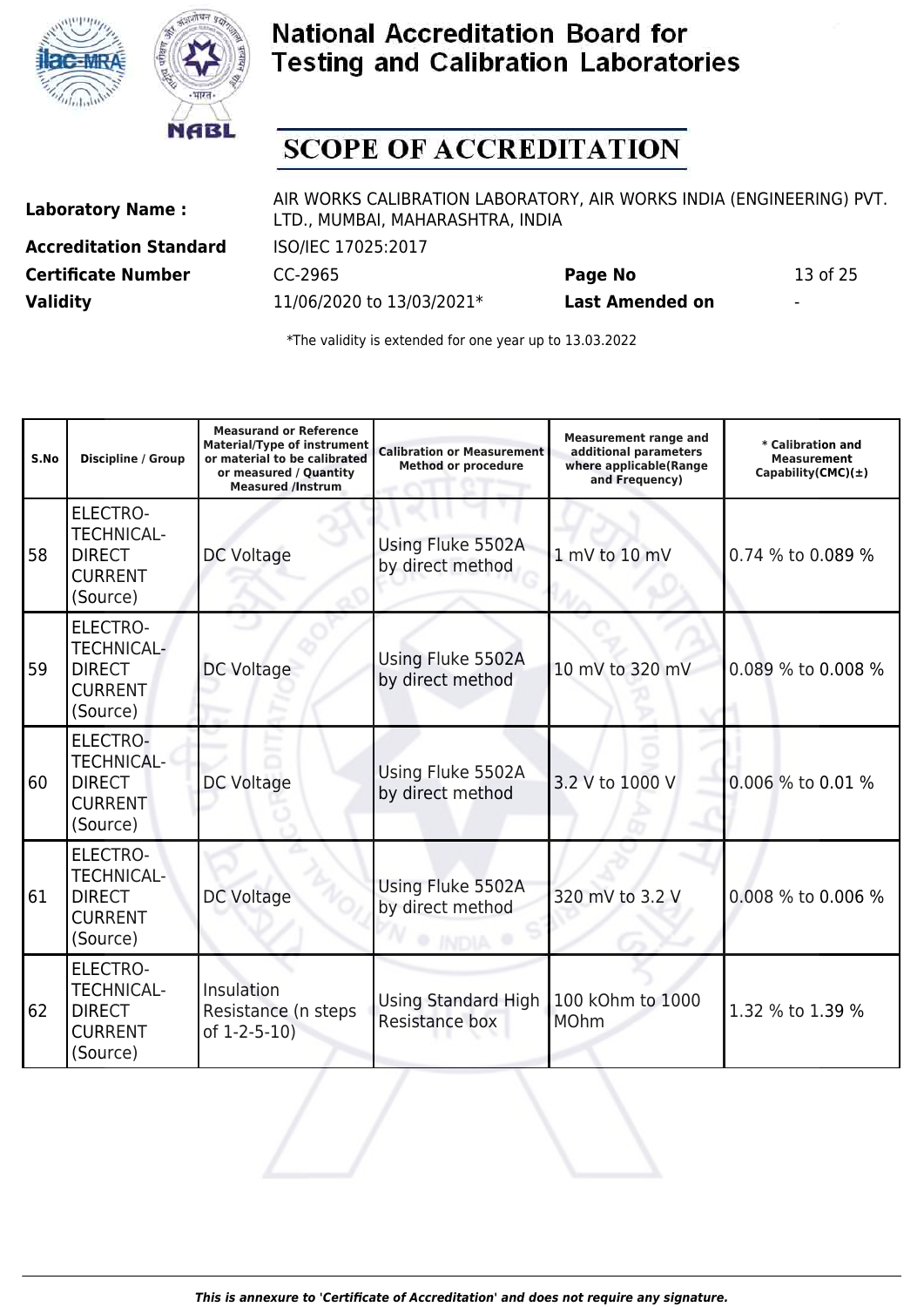



## **SCOPE OF ACCREDITATION**

**Accreditation Standard** ISO/IEC 17025:2017 **Certificate Number** CC-2965 **Page No** 14 of 25 **Validity** 11/06/2020 to 13/03/2021\* **Last Amended on** -

Laboratory Name : AIR WORKS CALIBRATION LABORATORY, AIR WORKS INDIA (ENGINEERING) PVT. LTD., MUMBAI, MAHARASHTRA, INDIA

| S.No | Discipline / Group                                                                           | <b>Measurand or Reference</b><br><b>Material/Type of instrument</b><br>or material to be calibrated<br>or measured / Quantity<br><b>Measured /Instrum</b> | <b>Calibration or Measurement</b><br><b>Method or procedure</b>                          | <b>Measurement range and</b><br>additional parameters<br>where applicable(Range<br>and Frequency) | * Calibration and<br><b>Measurement</b><br>Capability(CMC) $(\pm)$ |
|------|----------------------------------------------------------------------------------------------|-----------------------------------------------------------------------------------------------------------------------------------------------------------|------------------------------------------------------------------------------------------|---------------------------------------------------------------------------------------------------|--------------------------------------------------------------------|
| 63   | <b>ELECTRO-</b><br><b>TECHNICAL-</b><br><b>DIRECT</b><br><b>CURRENT</b><br>(Source)          | Resistance                                                                                                                                                | Using Fluke 5502A<br>by direct method                                                    | 1 MOhm to 50<br><b>MOhm</b>                                                                       | 0.019 % to 0.58 %                                                  |
| 64   | <b>ELECTRO-</b><br><b>TECHNICAL-</b><br><b>DIRECT</b><br><b>CURRENT</b><br>(Source)          | Resistance                                                                                                                                                | Using Fluke 5502A<br>by direct method                                                    | 1 Ohm to 100 Ohm                                                                                  | 0.71 % to 0.015 %                                                  |
| 65   | <b>ELECTRO-</b><br><b>TECHNICAL-</b><br><b>DIRECT</b><br><b>CURRENT</b><br>(Source)          | Resistance                                                                                                                                                | Using Fluke 5502A<br>by direct method                                                    | 100 kOhm to 1<br><b>MOhm</b>                                                                      | 0.015 % to 0.019 %                                                 |
| 66   | <b>ELECTRO-</b><br><b>TECHNICAL-</b><br><b>DIRECT</b><br><b>CURRENT</b><br>(Source)          | Resistance                                                                                                                                                | Using Fluke 5502A<br>by direct method                                                    | 100 Ohm to 100<br>kOhm                                                                            | 0.015%                                                             |
| 67   | <b>ELECTRO-</b><br><b>TECHNICAL-</b><br><b>TEMPERATURE</b><br><b>SIMULATION</b><br>(Measure) | Thermocouple K-<br><b>Type</b>                                                                                                                            | Using 61/2 Digit<br><b>Standard Multimeter</b><br>Fluke 8846A by<br><b>Direct Method</b> | 120 °C to 1370 °C                                                                                 | 0.20 °C to 0.47 °C                                                 |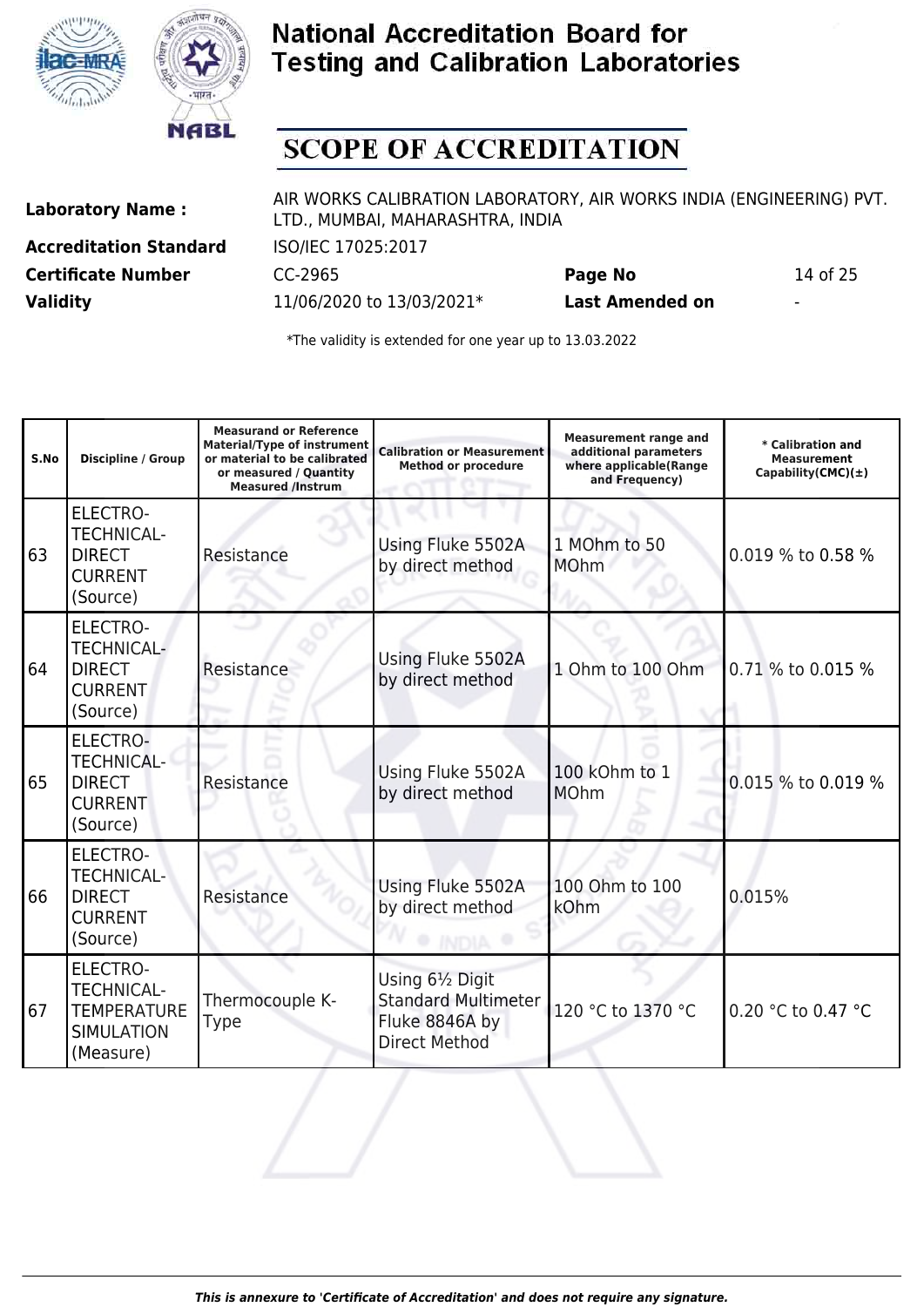



## **SCOPE OF ACCREDITATION**

**Accreditation Standard** ISO/IEC 17025:2017 **Certificate Number** CC-2965 **Page No** 15 of 25 **Validity** 11/06/2020 to 13/03/2021\* **Last Amended on** -

Laboratory Name : AIR WORKS CALIBRATION LABORATORY, AIR WORKS INDIA (ENGINEERING) PVT. LTD., MUMBAI, MAHARASHTRA, INDIA

| S.No | <b>Discipline / Group</b>                                                                    | <b>Measurand or Reference</b><br><b>Material/Type of instrument</b><br>or material to be calibrated<br>or measured / Quantity<br><b>Measured /Instrum</b> | <b>Calibration or Measurement</b><br><b>Method or procedure</b>                          | <b>Measurement range and</b><br>additional parameters<br>where applicable(Range<br>and Frequency) | * Calibration and<br><b>Measurement</b><br>Capability(CMC) $(\pm)$ |
|------|----------------------------------------------------------------------------------------------|-----------------------------------------------------------------------------------------------------------------------------------------------------------|------------------------------------------------------------------------------------------|---------------------------------------------------------------------------------------------------|--------------------------------------------------------------------|
| 86   | <b>ELECTRO-</b><br><b>TECHNICAL-</b><br><b>TEMPERATURE</b><br><b>SIMULATION</b><br>(Measure) | Thermocouple K-<br>Type                                                                                                                                   | Using 61/2 Digit<br><b>Standard Multimeter</b><br>Fluke 8846A by<br><b>Direct Method</b> | -50 °C to 120 °C                                                                                  | 0.32 °C to 0.19 °C                                                 |
| 69   | <b>ELECTRO-</b><br><b>TECHNICAL-</b><br><b>TEMPERATURE</b><br><b>SIMULATION</b><br>(Source)  | Thermocouple K-<br>type                                                                                                                                   | Using Fluke 5502A<br>by direct method                                                    | 120<br>°C to 1370<br>$^{\circ}$ C                                                                 | 0.20<br>°C to 0.47<br>$^{\circ}$ C                                 |
| 170  | <b>ELECTRO-</b><br><b>TECHNICAL-</b><br><b>TEMPERATURE</b><br><b>SIMULATION</b><br>(Source)  | Thermocouple K-<br>type                                                                                                                                   | Using Fluke 5502A<br>by direct method                                                    | $-50$<br>°C to 120<br>$^{\circ}$ C                                                                | 0.22<br>°C to 0.20<br>$^{\circ}C$                                  |
| 71   | <b>ELECTRO-</b><br><b>TECHNICAL-</b><br><b>TIME &amp;</b><br><b>FREQUENCY</b><br>(Measure)   | Frequency                                                                                                                                                 | Using 61/2 Digit<br><b>Standard Multimeter</b><br>Fluke 8846A by<br><b>Direct Method</b> | 10 Hz to 1 MHz                                                                                    | 0.058 % to 0.012 %                                                 |
| 172  | <b>ELECTRO-</b><br><b>TECHNICAL-</b><br><b>TIME &amp;</b><br><b>FREQUENCY</b><br>(Measure)   | Stop Watch                                                                                                                                                | Using Digital Stop<br>Watch by<br>comparison Method                                      | 1 min to 1 hrs                                                                                    | 0.63 s to 5.08 s                                                   |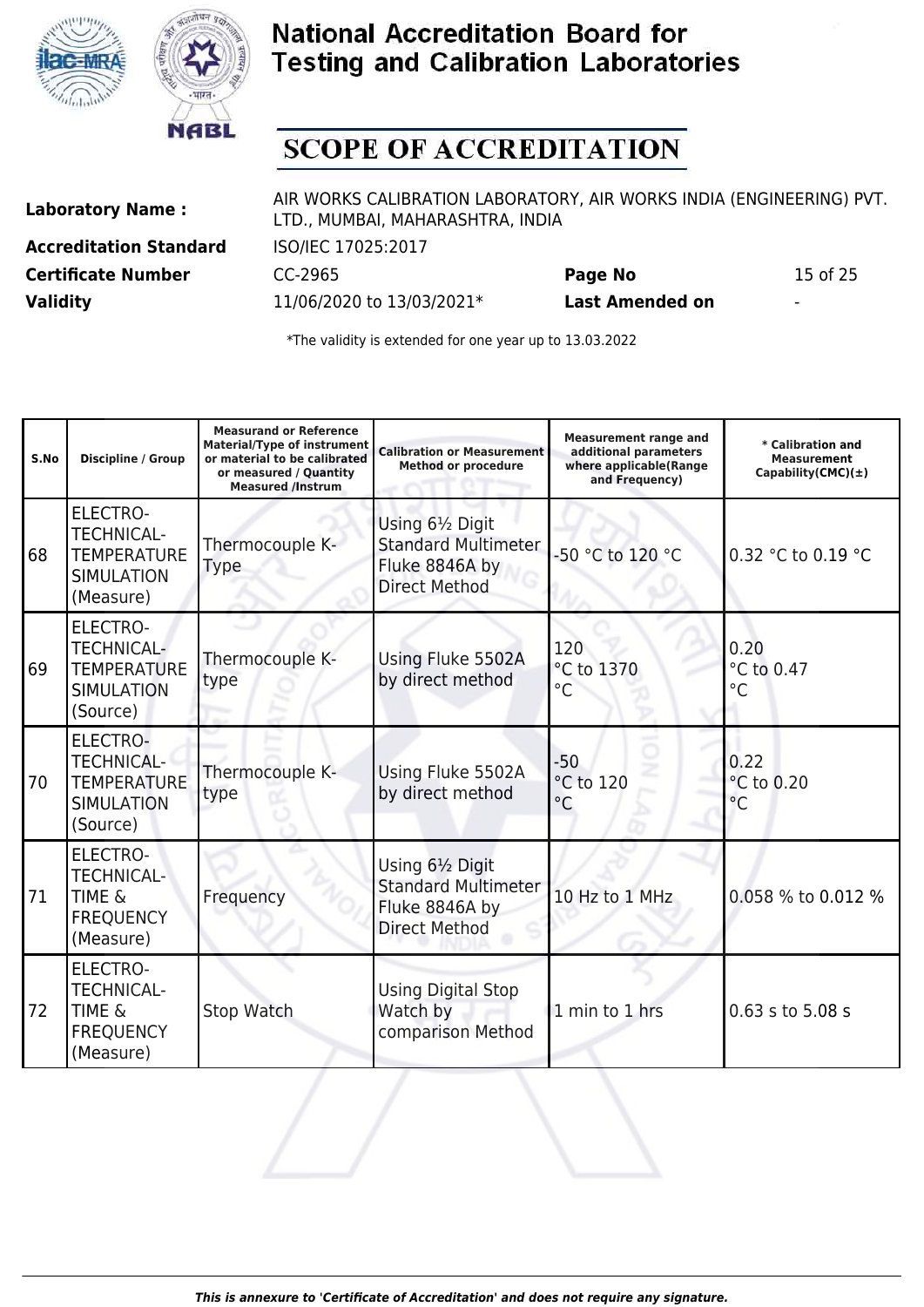



## **SCOPE OF ACCREDITATION**

**Accreditation Standard** ISO/IEC 17025:2017 **Certificate Number** CC-2965 **Page No** 16 of 25 **Validity** 11/06/2020 to 13/03/2021\* **Last Amended on** -

Laboratory Name : AIR WORKS CALIBRATION LABORATORY, AIR WORKS INDIA (ENGINEERING) PVT. LTD., MUMBAI, MAHARASHTRA, INDIA

| S.No | <b>Discipline / Group</b>                                                                                 | <b>Measurand or Reference</b><br>Material/Type of instrument<br>or material to be calibrated<br>or measured / Quantity<br><b>Measured /Instrum</b> | <b>Calibration or Measurement</b><br><b>Method or procedure</b> | <b>Measurement range and</b><br>additional parameters<br>where applicable(Range<br>and Frequency) | * Calibration and<br><b>Measurement</b><br>Capability(CMC) $(\pm)$ |
|------|-----------------------------------------------------------------------------------------------------------|----------------------------------------------------------------------------------------------------------------------------------------------------|-----------------------------------------------------------------|---------------------------------------------------------------------------------------------------|--------------------------------------------------------------------|
| 73   | <b>ELECTRO-</b><br><b>TECHNICAL-</b><br><b>TIME &amp;</b><br><b>FREQUENCY</b><br>(Source)                 | Frequency                                                                                                                                          | Using Fluke 5502A<br>by direct method                           | 10 Hz to 120 Hz                                                                                   | 0.06 % to 0.006 %                                                  |
| 74   | <b>ELECTRO-</b><br><b>TECHNICAL-</b><br><b>TIME &amp;</b><br><b>FREQUENCY</b><br>(Source)                 | Frequency                                                                                                                                          | Using Fluke 5502A<br>by direct method                           | 120 Hz to 100 kHz                                                                                 | 0.008 % to 0.009 %                                                 |
| 75   | <b>MECHANICAL-</b><br><b>DIMENSION</b><br>(BASIC<br><b>MEASURING</b><br>INSTRUMENT,<br><b>GAUGE ETC.)</b> | Cylindrical<br><b>Measuring Pins</b>                                                                                                               | <b>Using External</b><br>Micrometer                             | $0.1$ mm to 5 mm                                                                                  | $2 \mu m$                                                          |
| 76   | <b>MECHANICAL-</b><br><b>DIMENSION</b><br>(BASIC<br><b>MEASURING</b><br>INSTRUMENT,<br><b>GAUGE ETC.)</b> | <b>External Micrometer</b><br>(L.C.:0.001 mm)                                                                                                      | Using Slip gauge set                                            | 0 to 25 mm                                                                                        | $1.5 \mu m$                                                        |
| 77   | <b>MECHANICAL-</b><br><b>DIMENSION</b><br>(BASIC<br><b>MEASURING</b><br>INSTRUMENT,<br><b>GAUGE ETC.)</b> | <b>Feeler Gauge</b>                                                                                                                                | <b>Using External</b><br>Micrometer by<br>comparison method     | 0.03 mm to 1 mm                                                                                   | $2 \mu m$                                                          |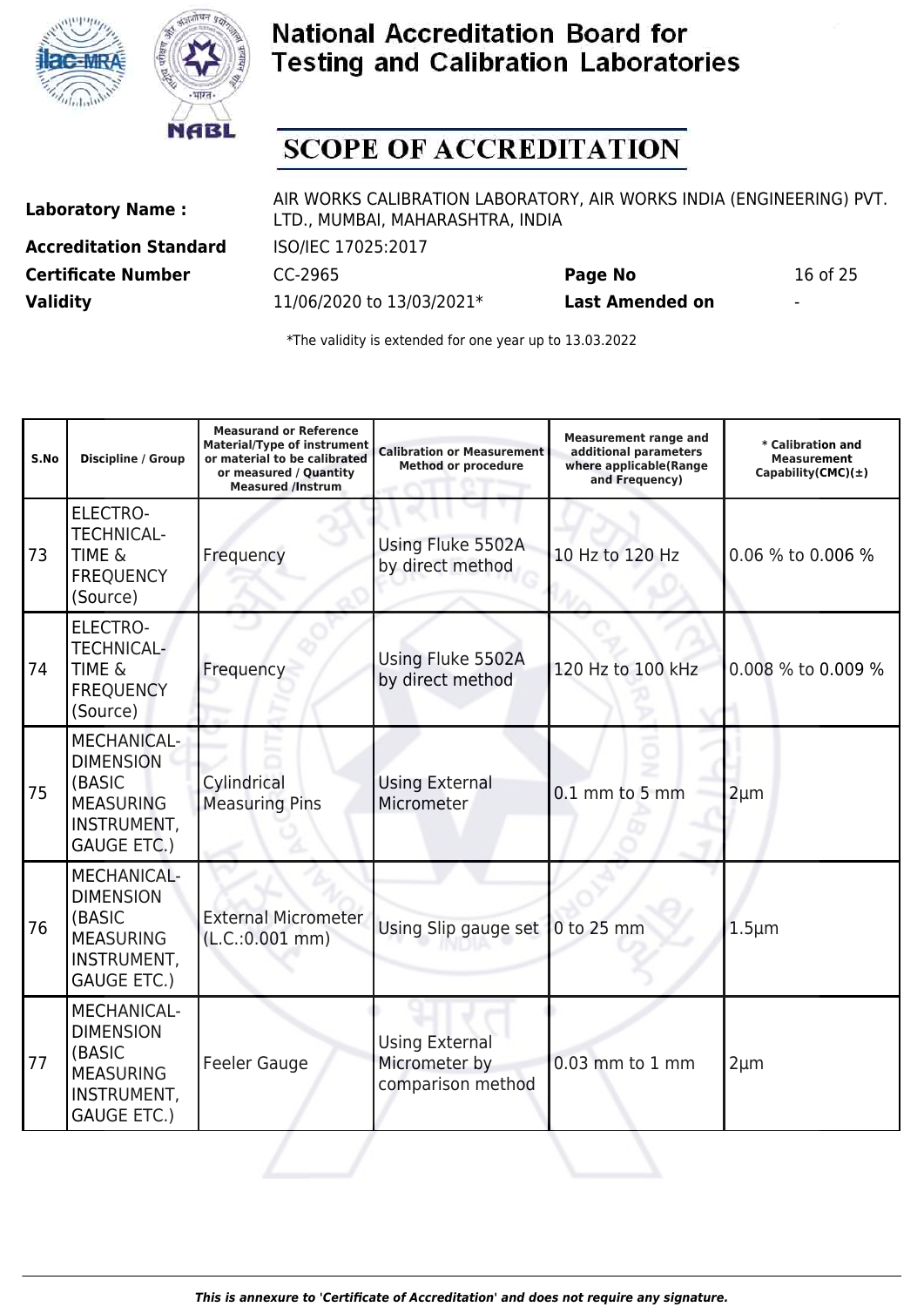



## **SCOPE OF ACCREDITATION**

**Accreditation Standard** ISO/IEC 17025:2017 **Certificate Number** CC-2965 **Page No** 17 of 25 **Validity** 11/06/2020 to 13/03/2021\* **Last Amended on** -

Laboratory Name : AIR WORKS CALIBRATION LABORATORY, AIR WORKS INDIA (ENGINEERING) PVT. LTD., MUMBAI, MAHARASHTRA, INDIA

| S.No | <b>Discipline / Group</b>                                                                                 | <b>Measurand or Reference</b><br><b>Material/Type of instrument</b><br>or material to be calibrated<br>or measured / Quantity<br><b>Measured /Instrum</b> | <b>Calibration or Measurement</b><br><b>Method or procedure</b>                                | <b>Measurement range and</b><br>additional parameters<br>where applicable(Range<br>and Frequency) | * Calibration and<br><b>Measurement</b><br>Capability(CMC) $(\pm)$ |
|------|-----------------------------------------------------------------------------------------------------------|-----------------------------------------------------------------------------------------------------------------------------------------------------------|------------------------------------------------------------------------------------------------|---------------------------------------------------------------------------------------------------|--------------------------------------------------------------------|
| 78   | <b>MECHANICAL-</b><br><b>DIMENSION</b><br>(BASIC<br><b>MEASURING</b><br>INSTRUMENT,<br><b>GAUGE ETC.)</b> | <b>Height Gauge</b><br>(L.C.:0.01 mm)                                                                                                                     | <b>Using Caliper</b><br>Checker and surface<br>plate                                           | 0 to 300 mm                                                                                       | $11.50 \mu m$                                                      |
| 79   | <b>MECHANICAL-</b><br><b>DIMENSION</b><br>(BASIC<br><b>MEASURING</b><br>INSTRUMENT,<br><b>GAUGE ETC.)</b> | Vernier Caliper (L.C.<br>$0.01$ mm)                                                                                                                       | <b>Using Caliper</b><br>Checker                                                                | 0 to 300 mm                                                                                       | $12.0 \mu m$                                                       |
| 80   | <b>MECHANICAL-</b><br><b>PRESSURE</b><br><b>INDICATING</b><br><b>DEVICES</b>                              | Analog and Digital<br>Vacuum gauges,<br>Transducers,<br><b>Transmitters</b>                                                                               | <b>Using Digital</b><br><b>Pressure Calibrator</b><br>as per DKD R-6-1 by<br>comparison Method | $-0.95$ bar to 0                                                                                  | $0.015$ bar                                                        |
| 81   | MECHANICAL-<br><b>PRESSURE</b><br><b>INDICATING</b><br><b>DEVICES</b>                                     | <b>Hydraulic Pressure:</b><br>Analog and Digital<br>Pressure Gauge,<br>Pressure<br>Transducer,<br><b>Pressure Transmitter</b>                             | <b>Using Digital</b><br>Pressure Calibrator<br>as per DKD R-6-1                                | 0 to 1000 bar                                                                                     | $0.77$ bar                                                         |
| 82   | MECHANICAL-<br><b>PRESSURE</b><br><b>INDICATING</b><br><b>DEVICES</b>                                     | <b>Pneumatic Pressure:</b><br>Analog and Digital<br>Pressure gauges,<br>Pressure<br>Transducers,<br>Pressure<br><b>Transmitters</b>                       | <b>Using Digital</b><br><b>Pressure Calibrator</b><br>as per DKD R-6-1 by<br>comparison method | $0$ to 40 bar                                                                                     | 0.038bar                                                           |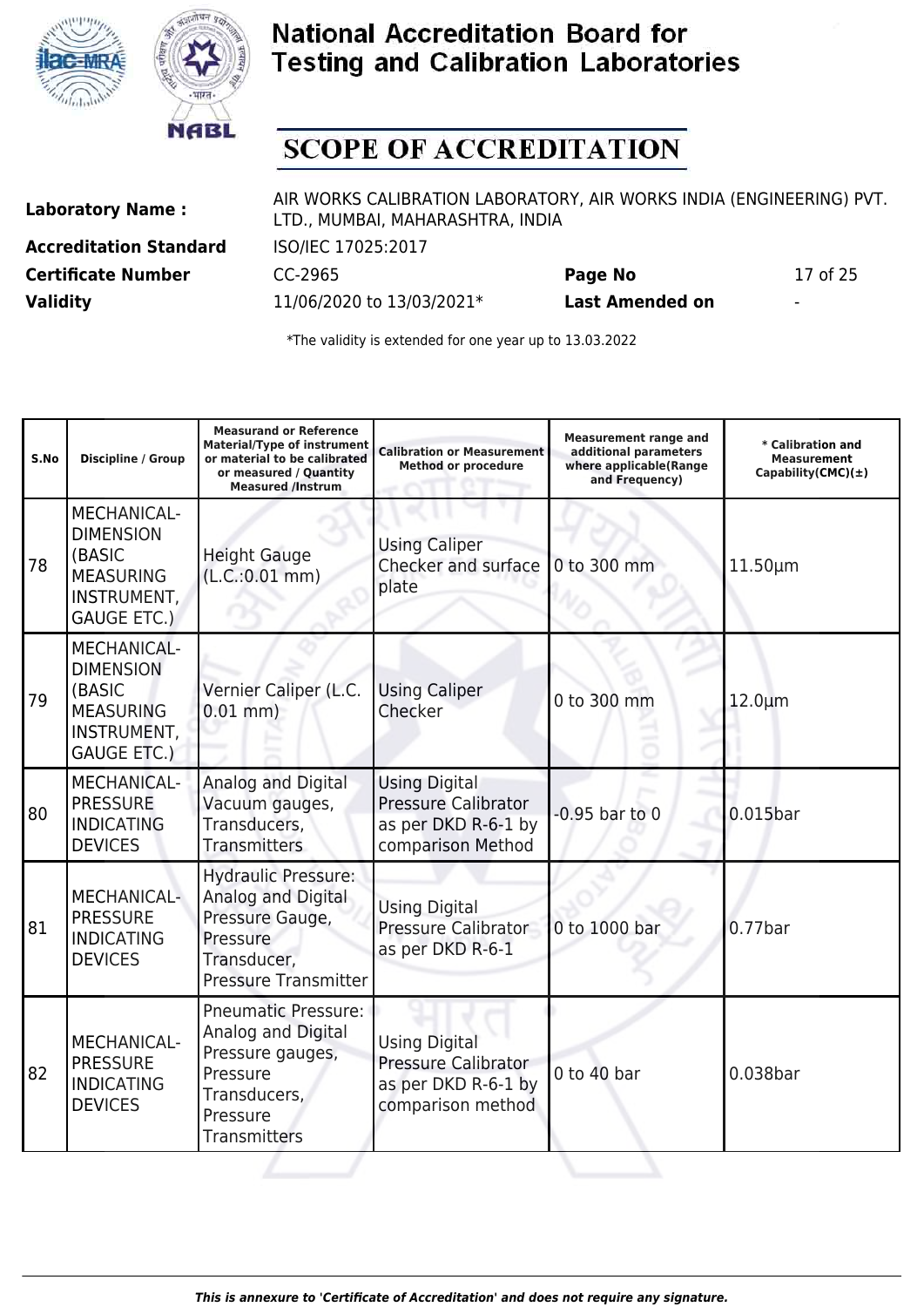



## **SCOPE OF ACCREDITATION**

**Accreditation Standard** ISO/IEC 17025:2017 **Certificate Number** CC-2965 **Page No** 18 of 25 **Validity** 11/06/2020 to 13/03/2021\* **Last Amended on** -

Laboratory Name : AIR WORKS CALIBRATION LABORATORY, AIR WORKS INDIA (ENGINEERING) PVT. LTD., MUMBAI, MAHARASHTRA, INDIA

**XXVN** 

| S.No | <b>Discipline / Group</b>                                                   | <b>Measurand or Reference</b><br>Material/Type of instrument<br>or material to be calibrated<br>or measured / Quantity<br><b>Measured /Instrum</b> | <b>Calibration or Measurement</b><br><b>Method or procedure</b>                      | <b>Measurement range and</b><br>additional parameters<br>where applicable(Range<br>and Frequency) | * Calibration and<br><b>Measurement</b><br>Capability (CMC) $(\pm)$ |
|------|-----------------------------------------------------------------------------|----------------------------------------------------------------------------------------------------------------------------------------------------|--------------------------------------------------------------------------------------|---------------------------------------------------------------------------------------------------|---------------------------------------------------------------------|
| 83]  | <b>MECHANICAL-</b><br><b>TORQUE</b><br><b>GENERATING</b><br><b>DEVICES</b>  | <b>Torque Wrenches</b><br>(Type   &   )                                                                                                            | <b>Using Manual</b><br>Torque Wrench<br>Calibration system<br>as per IS 16906        | 10 Nm to 1000 Nm                                                                                  | 1.21%                                                               |
| 84   | MECHANICAL-<br><b>TORQUE</b><br><b>GENERATING</b><br><b>DEVICES</b>         | <b>Torque Wrenches</b><br>(Type   &   )                                                                                                            | <b>Using Manual</b><br><b>Torque Wrench</b><br>Calibration system<br>as per IS 16906 | 2 Nm to 10 Nm                                                                                     | 1.50%                                                               |
| 85   | <b>MECHANICAL-</b><br><b>WEIGHING</b><br><b>SCALE AND</b><br><b>BALANCE</b> | <b>Spring Balance</b>                                                                                                                              | Using F1 class<br>weights as per IS<br>1702                                          | 0 to 100 kg                                                                                       | 14q                                                                 |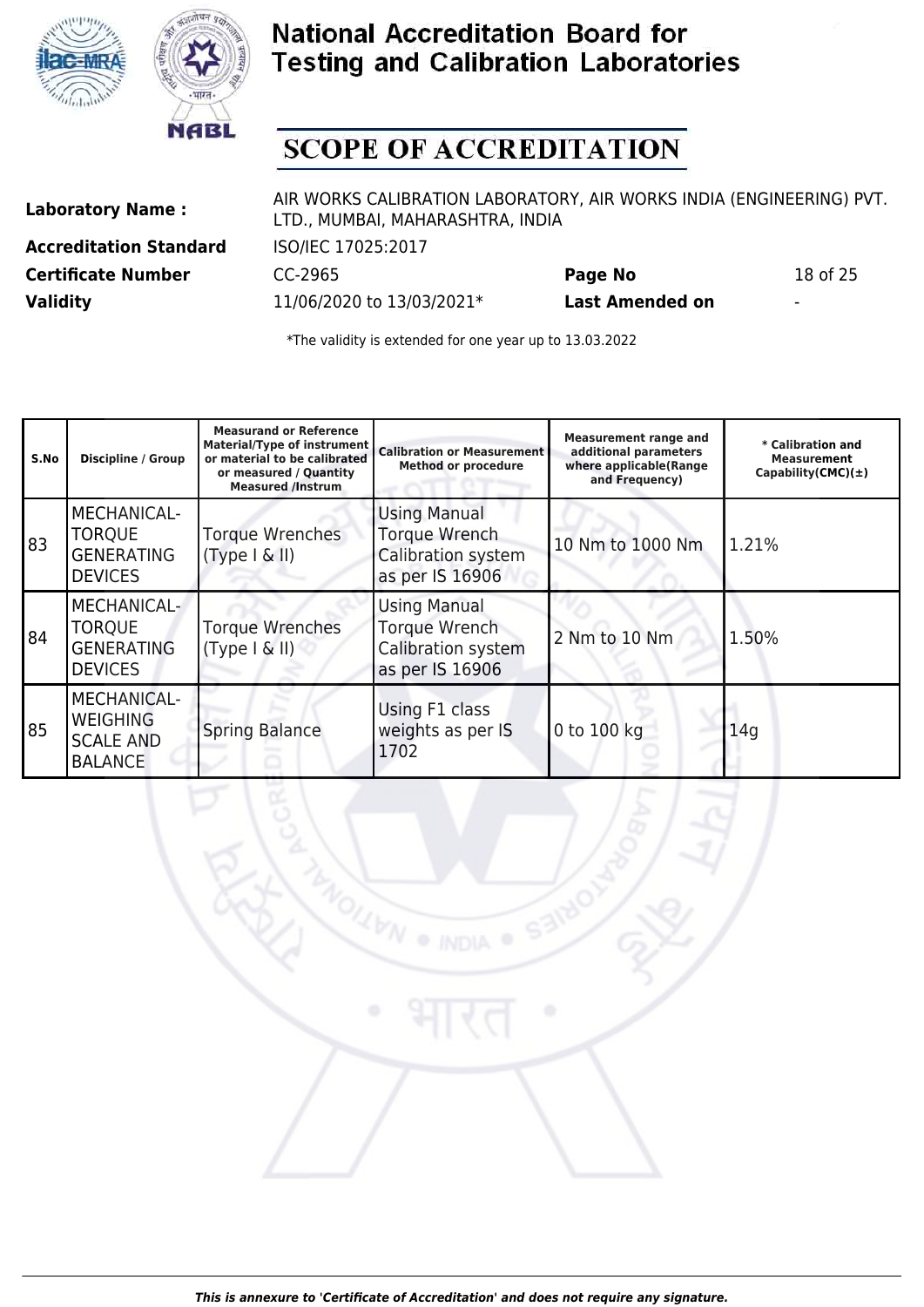



## **SCOPE OF ACCREDITATION**

**Accreditation Standard** ISO/IEC 17025:2017 **Certificate Number** CC-2965 **Page No** 19 of 25 **Validity** 11/06/2020 to 13/03/2021\* **Last Amended on** -

Laboratory Name : AIR WORKS CALIBRATION LABORATORY, AIR WORKS INDIA (ENGINEERING) PVT. LTD., MUMBAI, MAHARASHTRA, INDIA

| S.No | Discipline / Group                                                                         | <b>Measurand or Reference</b><br><b>Material/Type of instrument</b><br>or material to be calibrated<br>or measured / Quantity<br><b>Measured /Instrum</b> | <b>Calibration or Measurement</b><br><b>Method or procedure</b>                          | <b>Measurement range and</b><br>additional parameters<br>where applicable(Range<br>and Frequency) | * Calibration and<br><b>Measurement</b><br>Capability(CMC) $(\pm)$ |
|------|--------------------------------------------------------------------------------------------|-----------------------------------------------------------------------------------------------------------------------------------------------------------|------------------------------------------------------------------------------------------|---------------------------------------------------------------------------------------------------|--------------------------------------------------------------------|
|      |                                                                                            |                                                                                                                                                           | <b>Site Facility</b>                                                                     |                                                                                                   |                                                                    |
| 1    | <b>ELECTRO-</b><br><b>TECHNICAL-</b><br>Alternating<br>Current $(< 1$<br>GHz)<br>(Measure) | AC Current @ 1 kHz                                                                                                                                        | Using 61/2 Digit<br><b>Standard Multimeter</b><br>Fluke 8846A by<br><b>Direct Method</b> | 1 A to 10 A                                                                                       | 0.10 % to 0.25 %                                                   |
| 2    | <b>ELECTRO-</b><br><b>TECHNICAL-</b><br>Alternating<br>Current $(< 1$<br>GHz)<br>(Measure) | AC Current @ 1 kHz                                                                                                                                        | Using 61/2 Digit<br><b>Standard Multimeter</b><br>Fluke 8846A by<br><b>Direct Method</b> | 100 mA to 1 A                                                                                     | 0.17 % to 0.10 %                                                   |
| 3    | <b>ELECTRO-</b><br><b>TECHNICAL-</b><br>Alternating<br>Current $(< 1$<br>GHz)<br>(Measure) | AC Current @ 1 kHz                                                                                                                                        | Using 61/2 Digit<br><b>Standard Multimeter</b><br>Fluke 8846A by<br><b>Direct Method</b> | 30 µA to 100 mA                                                                                   | 0.30 % to 0.17 %                                                   |
| 4    | <b>ELECTRO-</b><br><b>TECHNICAL-</b><br>Alternating<br>Current $(< 1$<br>GHz)<br>(Measure) | AC Current @ 50 Hz                                                                                                                                        | Using 61/2 Digit<br><b>Standard Multimeter</b><br>Fluke 8846A by<br><b>Direct Method</b> | 1 A to 10 A                                                                                       | 0.10 % to 0.25 %                                                   |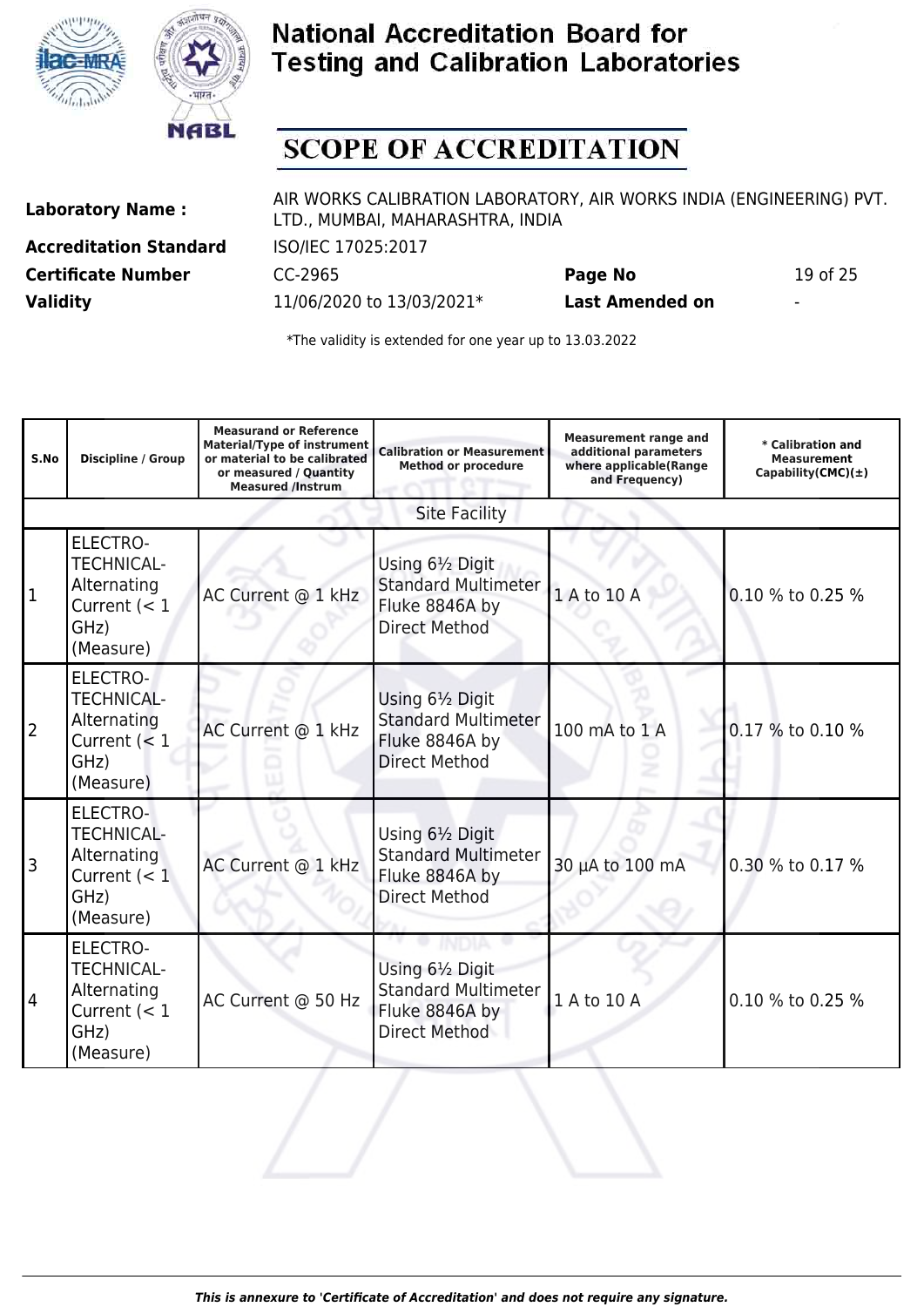



## **SCOPE OF ACCREDITATION**

**Accreditation Standard** ISO/IEC 17025:2017 **Certificate Number** CC-2965 **Page No** 20 of 25 **Validity** 11/06/2020 to 13/03/2021\* **Last Amended on** -

Laboratory Name : AIR WORKS CALIBRATION LABORATORY, AIR WORKS INDIA (ENGINEERING) PVT. LTD., MUMBAI, MAHARASHTRA, INDIA

| S.No | <b>Discipline / Group</b>                                                                  | <b>Measurand or Reference</b><br><b>Material/Type of instrument</b><br>or material to be calibrated<br>or measured / Quantity<br><b>Measured /Instrum</b> | <b>Calibration or Measurement</b><br><b>Method or procedure</b>                          | <b>Measurement range and</b><br>additional parameters<br>where applicable(Range<br>and Frequency) | * Calibration and<br><b>Measurement</b><br>Capability(CMC) $(\pm)$ |
|------|--------------------------------------------------------------------------------------------|-----------------------------------------------------------------------------------------------------------------------------------------------------------|------------------------------------------------------------------------------------------|---------------------------------------------------------------------------------------------------|--------------------------------------------------------------------|
| 5    | <b>ELECTRO-</b><br><b>TECHNICAL-</b><br>Alternating<br>Current $(< 1$<br>GHz)<br>(Measure) | AC Current @ 50 Hz                                                                                                                                        | Using 61/2 Digit<br><b>Standard Multimeter</b><br>Fluke 8846A by<br><b>Direct Method</b> | 100 mA to 1 A                                                                                     | 0.17 % to 0.10 %                                                   |
| 16   | <b>ELECTRO-</b><br><b>TECHNICAL-</b><br>Alternating<br>Current $(< 1$<br>GHz)<br>(Measure) | AC Current @ 50 Hz                                                                                                                                        | Using 61/2 Digit<br><b>Standard Multimeter</b><br>Fluke 8846A by<br><b>Direct Method</b> | 30 µA to 100 mA                                                                                   | 0.30 % to 0.17 %                                                   |
| 7    | ELECTRO-<br><b>TECHNICAL-</b><br>Alternating<br>Current $(< 1$<br>GHz)<br>(Measure)        | AC Voltage @ 1 kHz                                                                                                                                        | Using 61/2 Digit<br><b>Standard Multimeter</b><br>Fluke 8846A by<br><b>Direct Method</b> | 1 mV to 10 mV                                                                                     | 4.75 % to 0.55 %                                                   |
| 18   | ELECTRO-<br><b>TECHNICAL-</b><br>Alternating<br>Current $(< 1$<br>GHz)<br>(Measure)        | AC Voltage @ 1 kHz                                                                                                                                        | Using 61/2 Digit<br><b>Standard Multimeter</b><br>Fluke 8846A by<br><b>Direct Method</b> | 10 mV to 10 V                                                                                     | 0.55 % to 0.10 %                                                   |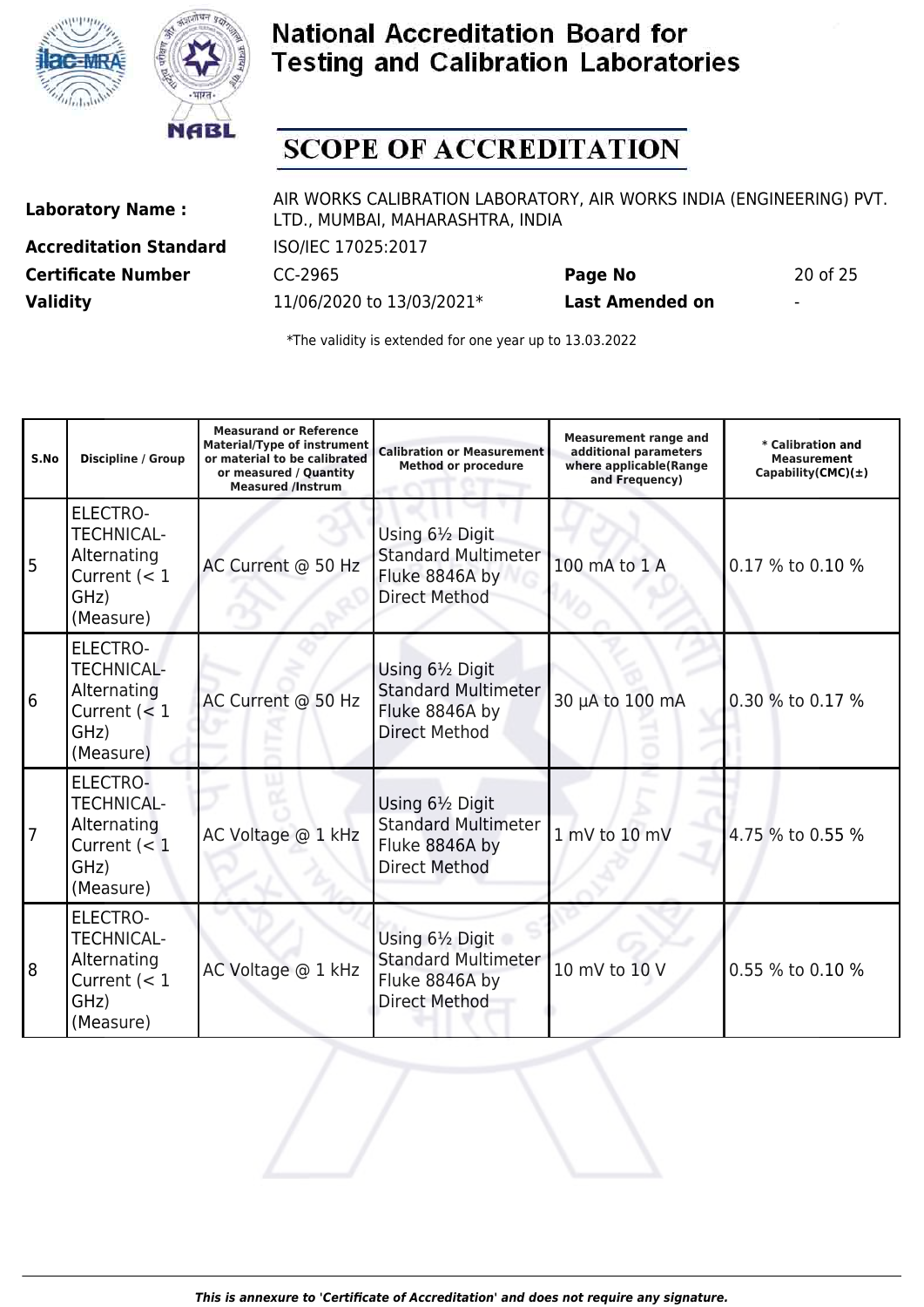



## **SCOPE OF ACCREDITATION**

**Accreditation Standard** ISO/IEC 17025:2017 **Certificate Number** CC-2965 **Page No** 21 of 25 **Validity** 11/06/2020 to 13/03/2021\* **Last Amended on** -

Laboratory Name : AIR WORKS CALIBRATION LABORATORY, AIR WORKS INDIA (ENGINEERING) PVT. LTD., MUMBAI, MAHARASHTRA, INDIA

| S.No          | Discipline / Group                                                                         | <b>Measurand or Reference</b><br><b>Material/Type of instrument</b><br>or material to be calibrated<br>or measured / Quantity<br><b>Measured /Instrum</b> | <b>Calibration or Measurement</b><br><b>Method or procedure</b>                          | <b>Measurement range and</b><br>additional parameters<br>where applicable(Range<br>and Frequency) | * Calibration and<br><b>Measurement</b><br>Capability(CMC) $(\pm)$ |
|---------------|--------------------------------------------------------------------------------------------|-----------------------------------------------------------------------------------------------------------------------------------------------------------|------------------------------------------------------------------------------------------|---------------------------------------------------------------------------------------------------|--------------------------------------------------------------------|
| و             | <b>ELECTRO-</b><br><b>TECHNICAL-</b><br>Alternating<br>Current $(< 1$<br>GHz)<br>(Measure) | AC Voltage @ 1 kHz                                                                                                                                        | Using 61/2 Digit<br><b>Standard Multimeter</b><br>Fluke 8846A by<br><b>Direct Method</b> | 10 V to 1000 V                                                                                    | 0.10 % to 0.12 %                                                   |
| 10            | <b>ELECTRO-</b><br><b>TECHNICAL-</b><br>Alternating<br>Current $(< 1$<br>GHz)<br>(Measure) | AC Voltage @ 50 Hz                                                                                                                                        | Using 61/2 Digit<br><b>Standard Multimeter</b><br>Fluke 8846A by<br><b>Direct Method</b> | 10 mV to 10 V                                                                                     | 0.55 % to 0.10 %                                                   |
| 11            | ELECTRO-<br><b>TECHNICAL-</b><br>Alternating<br>Current $(< 1$<br>GHz)<br>(Measure)        | AC Voltage @ 50 Hz                                                                                                                                        | Using 61/2 Digit<br><b>Standard Multimeter</b><br>Fluke 8846A by<br><b>Direct Method</b> | 10 V to 1000 V                                                                                    | 0.10 % to 0.12 %                                                   |
| <sup>12</sup> | ELECTRO-<br><b>TECHNICAL-</b><br>Alternating<br>Current $(< 1$<br>GHz)<br>(Measure)        | Capacitance (1 kHz)                                                                                                                                       | Using 61/2 Digit<br><b>Standard Multimeter</b><br>Fluke 8846A by<br><b>Direct Method</b> | 1 nF to 10 nF                                                                                     | 5.2 % to 1.73 %                                                    |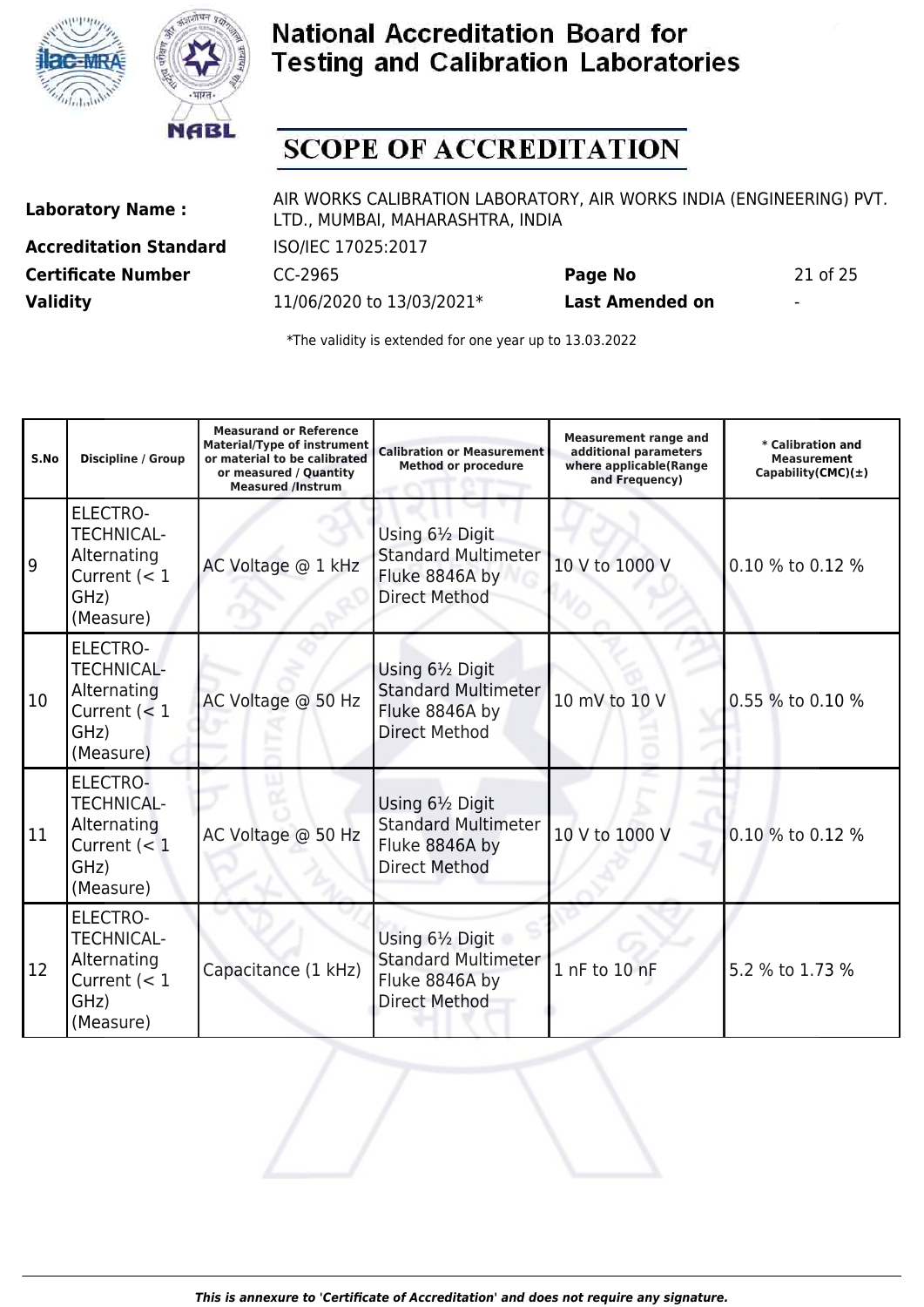



## **SCOPE OF ACCREDITATION**

**Accreditation Standard** ISO/IEC 17025:2017 **Certificate Number** CC-2965 **Page No** 22 of 25 **Validity** 11/06/2020 to 13/03/2021\* **Last Amended on** -

Laboratory Name : AIR WORKS CALIBRATION LABORATORY, AIR WORKS INDIA (ENGINEERING) PVT. LTD., MUMBAI, MAHARASHTRA, INDIA

| S.No | <b>Discipline / Group</b>                                                                  | <b>Measurand or Reference</b><br><b>Material/Type of instrument</b><br>or material to be calibrated<br>or measured / Quantity<br><b>Measured /Instrum</b> | <b>Calibration or Measurement</b><br><b>Method or procedure</b>                          | <b>Measurement range and</b><br>additional parameters<br>where applicable(Range<br>and Frequency) | * Calibration and<br><b>Measurement</b><br>Capability(CMC) $(\pm)$ |
|------|--------------------------------------------------------------------------------------------|-----------------------------------------------------------------------------------------------------------------------------------------------------------|------------------------------------------------------------------------------------------|---------------------------------------------------------------------------------------------------|--------------------------------------------------------------------|
| 13   | <b>ELECTRO-</b><br><b>TECHNICAL-</b><br>Alternating<br>Current $(< 1$<br>GHz)<br>(Measure) | Capacitance (1 kHz)                                                                                                                                       | Using 61/2 Digit<br><b>Standard Multimeter</b><br>Fluke 8846A by<br><b>Direct Method</b> | 10 mF to 100 mF                                                                                   | 1.9 % to 5.1 %                                                     |
| 14   | <b>ELECTRO-</b><br><b>TECHNICAL-</b><br>Alternating<br>Current $(< 1$<br>GHz)<br>(Measure) | Capacitance (1 kHz)                                                                                                                                       | Using 61/2 Digit<br><b>Standard Multimeter</b><br>Fluke 8846A by<br><b>Direct Method</b> | 10 nF to 10 mF                                                                                    | 1.73 % to 1.9 %                                                    |
| 15   | ELECTRO-<br><b>TECHNICAL-</b><br><b>DIRECT</b><br><b>CURRENT</b><br>(Measure)              | <b>DC Current</b>                                                                                                                                         | Using 61/2 Digit<br><b>Standard Multimeter</b><br>Fluke 8846A by<br>Direct Method        | 1 A to 10 A                                                                                       | 0.085 % to 0.20 %                                                  |
| 16   | <b>ELECTRO-</b><br><b>TECHNICAL-</b><br><b>DIRECT</b><br><b>CURRENT</b><br>(Measure)       | <b>DC Current</b>                                                                                                                                         | Using 61/2 Digit<br><b>Standard Multimeter</b><br>Fluke 8846A by<br><b>Direct Method</b> | 10 µA to 100 mA                                                                                   | 0.36 % to 0.065 %                                                  |
| 17   | <b>ELECTRO-</b><br><b>TECHNICAL-</b><br><b>DIRECT</b><br><b>CURRENT</b><br>(Measure)       | <b>DC Current</b>                                                                                                                                         | Using 61/2 Digit<br><b>Standard Multimeter</b><br>Fluke 8846A by<br><b>Direct Method</b> | 100 mA to 1 A                                                                                     | 0.065 % to 0.085 %                                                 |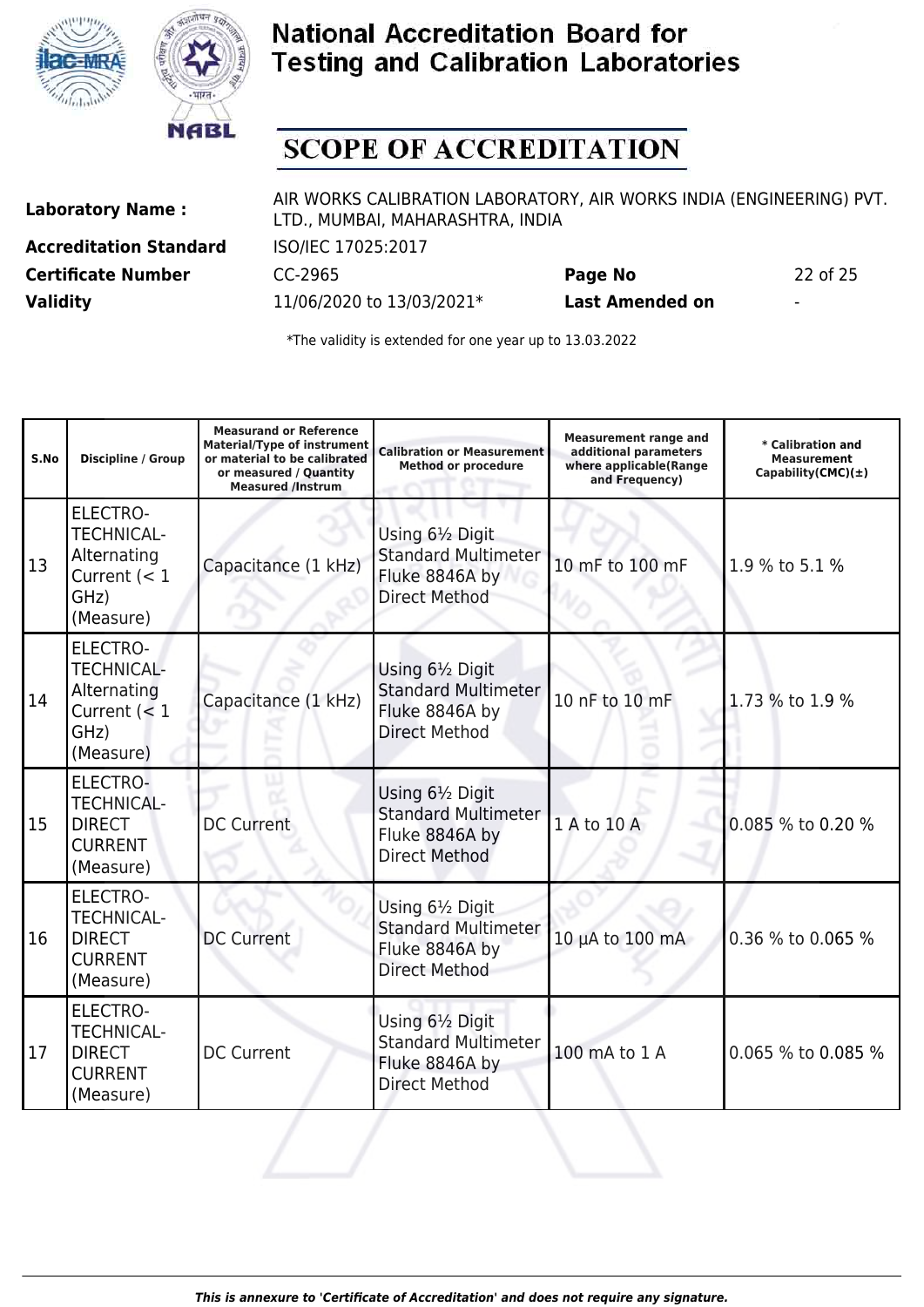



## **SCOPE OF ACCREDITATION**

**Accreditation Standard** ISO/IEC 17025:2017 **Certificate Number** CC-2965 **Page No** 23 of 25 **Validity** 11/06/2020 to 13/03/2021\* **Last Amended on** -

Laboratory Name : AIR WORKS CALIBRATION LABORATORY, AIR WORKS INDIA (ENGINEERING) PVT. LTD., MUMBAI, MAHARASHTRA, INDIA

| S.No | <b>Discipline / Group</b>                                                            | <b>Measurand or Reference</b><br><b>Material/Type of instrument</b><br>or material to be calibrated<br>or measured / Quantity<br><b>Measured /Instrum</b> | <b>Calibration or Measurement</b><br><b>Method or procedure</b>                          | <b>Measurement range and</b><br>additional parameters<br>where applicable(Range<br>and Frequency) | * Calibration and<br><b>Measurement</b><br>Capability(CMC) $(±)$ |
|------|--------------------------------------------------------------------------------------|-----------------------------------------------------------------------------------------------------------------------------------------------------------|------------------------------------------------------------------------------------------|---------------------------------------------------------------------------------------------------|------------------------------------------------------------------|
| 18   | <b>ELECTRO-</b><br><b>TECHNICAL-</b><br><b>DIRECT</b><br><b>CURRENT</b><br>(Measure) | DC Voltage                                                                                                                                                | Using 61/2 Digit<br><b>Standard Multimeter</b><br>Fluke 8846A by<br><b>Direct Method</b> | 1 mV to 100 mV                                                                                    | 0.45 % to 0.045 %                                                |
| 19   | <b>ELECTRO-</b><br><b>TECHNICAL-</b><br><b>DIRECT</b><br><b>CURRENT</b><br>(Measure) | DC Voltage                                                                                                                                                | Using 61/2 Digit<br><b>Standard Multimeter</b><br>Fluke 8846A by<br><b>Direct Method</b> | 10 V to 1000 V                                                                                    | 0.005 % to 0.007 %                                               |
| 20   | <b>ELECTRO-</b><br><b>TECHNICAL-</b><br><b>DIRECT</b><br><b>CURRENT</b><br>(Measure) | DC Voltage                                                                                                                                                | Using 61/2 Digit<br><b>Standard Multimeter</b><br>Fluke 8846A by<br><b>Direct Method</b> | 100 mV to 10 V                                                                                    | 0.045 % to 0.005 %                                               |
| 21   | <b>ELECTRO-</b><br><b>TECHNICAL-</b><br><b>DIRECT</b><br><b>CURRENT</b><br>(Measure) | Resistance                                                                                                                                                | Using 61/2 Digit<br><b>Standard Multimeter</b><br>Fluke 8846A by<br><b>Direct Method</b> | 1 M Ohm to 10 M<br>Ohm                                                                            | 0.013 % to 0.048 %                                               |
| 22   | <b>ELECTRO-</b><br><b>TECHNICAL-</b><br><b>DIRECT</b><br><b>CURRENT</b><br>(Measure) | Resistance                                                                                                                                                | Using 61/2 Digit<br><b>Standard Multimeter</b><br>Fluke 8846A by<br><b>Direct Method</b> | 1 Ohm to 10 Ohm                                                                                   | 0.36 % to 0.046 %                                                |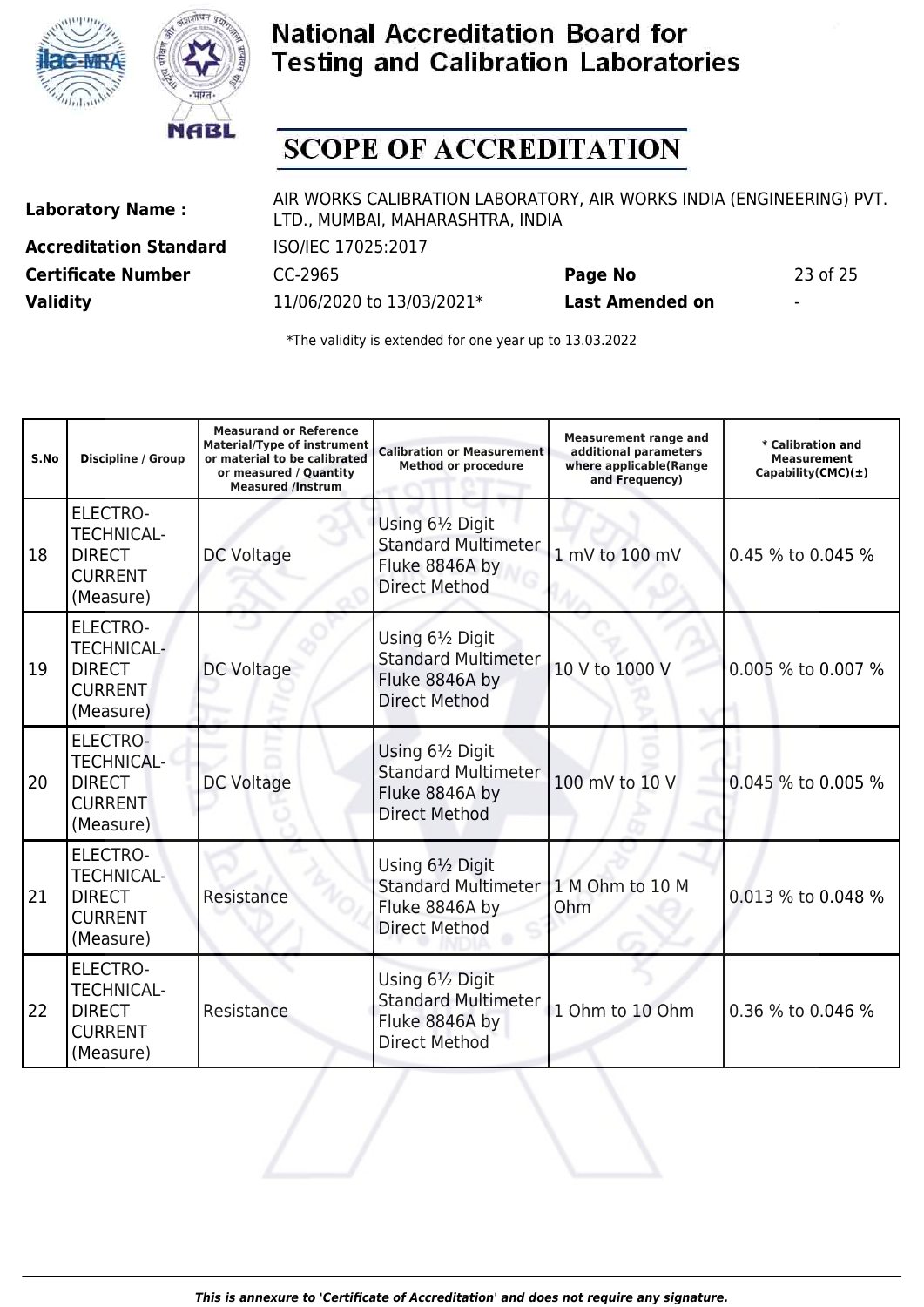



## **SCOPE OF ACCREDITATION**

**Accreditation Standard** ISO/IEC 17025:2017 **Certificate Number** CC-2965 **Page No** 24 of 25 **Validity** 11/06/2020 to 13/03/2021\* **Last Amended on** -

Laboratory Name : AIR WORKS CALIBRATION LABORATORY, AIR WORKS INDIA (ENGINEERING) PVT. LTD., MUMBAI, MAHARASHTRA, INDIA

| S.No | <b>Discipline / Group</b>                                                                    | <b>Measurand or Reference</b><br><b>Material/Type of instrument</b><br>or material to be calibrated<br>or measured / Quantity<br><b>Measured /Instrum</b> | <b>Calibration or Measurement</b><br><b>Method or procedure</b>                          | <b>Measurement range and</b><br>additional parameters<br>where applicable(Range<br>and Frequency) | * Calibration and<br><b>Measurement</b><br>Capability(CMC) $(\pm)$ |
|------|----------------------------------------------------------------------------------------------|-----------------------------------------------------------------------------------------------------------------------------------------------------------|------------------------------------------------------------------------------------------|---------------------------------------------------------------------------------------------------|--------------------------------------------------------------------|
| 23   | <b>ELECTRO-</b><br><b>TECHNICAL-</b><br><b>DIRECT</b><br><b>CURRENT</b><br>(Measure)         | Resistance                                                                                                                                                | Using 61/2 Digit<br><b>Standard Multimeter</b><br>Fluke 8846A by<br><b>Direct Method</b> | 10 M Ohm to 100 M<br>ohm                                                                          | 0.048 % to 0.94 %                                                  |
| 24   | <b>ELECTRO-</b><br><b>TECHNICAL-</b><br><b>DIRECT</b><br><b>CURRENT</b><br>(Measure)         | Resistance                                                                                                                                                | Using 61/2 Digit<br><b>Standard Multimeter</b><br>Fluke 8846A by<br><b>Direct Method</b> | 10 Ohm to 100 Ohm 0.046 % to 0.016 %                                                              |                                                                    |
| 25   | <b>ELECTRO-</b><br><b>TECHNICAL-</b><br><b>DIRECT</b><br><b>CURRENT</b><br>(Measure)         | Resistance                                                                                                                                                | Using 61/2 Digit<br><b>Standard Multimeter</b><br>Fluke 8846A by<br><b>Direct Method</b> | 100 M ohm to 1 G<br>Ohm                                                                           | 0.94 % to 2.30 %                                                   |
| 26   | <b>ELECTRO-</b><br><b>TECHNICAL-</b><br><b>DIRECT</b><br><b>CURRENT</b><br>(Measure)         | Resistance                                                                                                                                                | Using 61/2 Digit<br><b>Standard Multimeter</b><br>Fluke 8846A by<br><b>Direct Method</b> | 100 Ohm to 1 M<br>ohm                                                                             | 0.016 % to 0.013 %                                                 |
| 27   | <b>ELECTRO-</b><br><b>TECHNICAL-</b><br><b>TEMPERATURE</b><br><b>SIMULATION</b><br>(Measure) | Thermocouple K-<br><b>Type</b>                                                                                                                            | Using 61/2 Digit<br><b>Standard Multimeter</b><br>Fluke 8846A by<br><b>Direct Method</b> | 120 °C to 1370 °C                                                                                 | 0.20 °C to 0.47 °C                                                 |